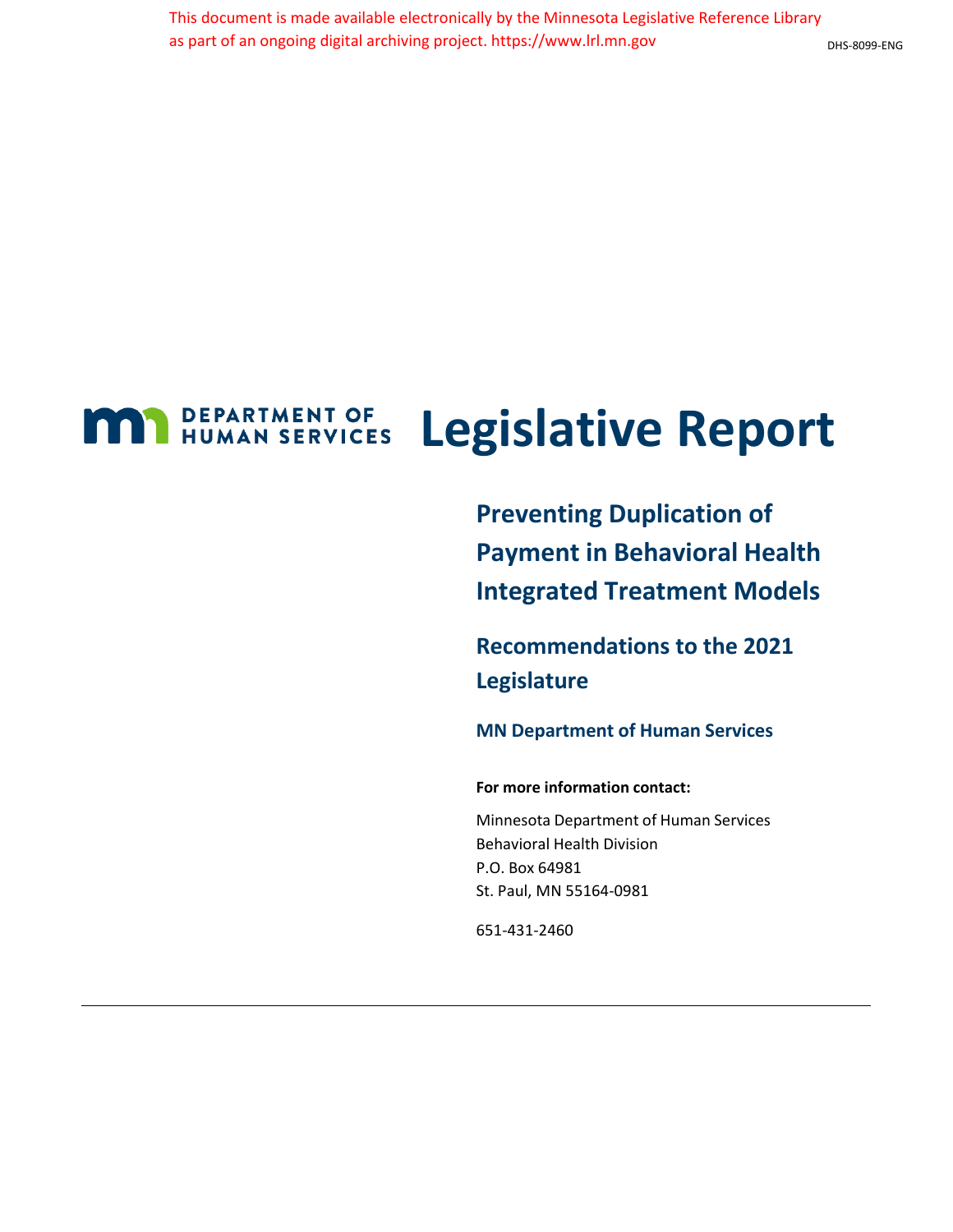

For accessible formats of this information or assistance with additional equal access to human services, write to [MN\\_DHS\\_CCBHC@state.mn.us,](mailto:MN_DHS_CCBHC@state.mn.us) call 651-431-2460, or use your preferred relay service. ADA1 (2-18)

Minnesota Statutes, Chapter 3.197, requires the disclosure of the cost to prepare this report. The estimated cost of preparing this report is \$11,500.

*Printed with a minimum of 10 percent post-consumer material. Please recycle.*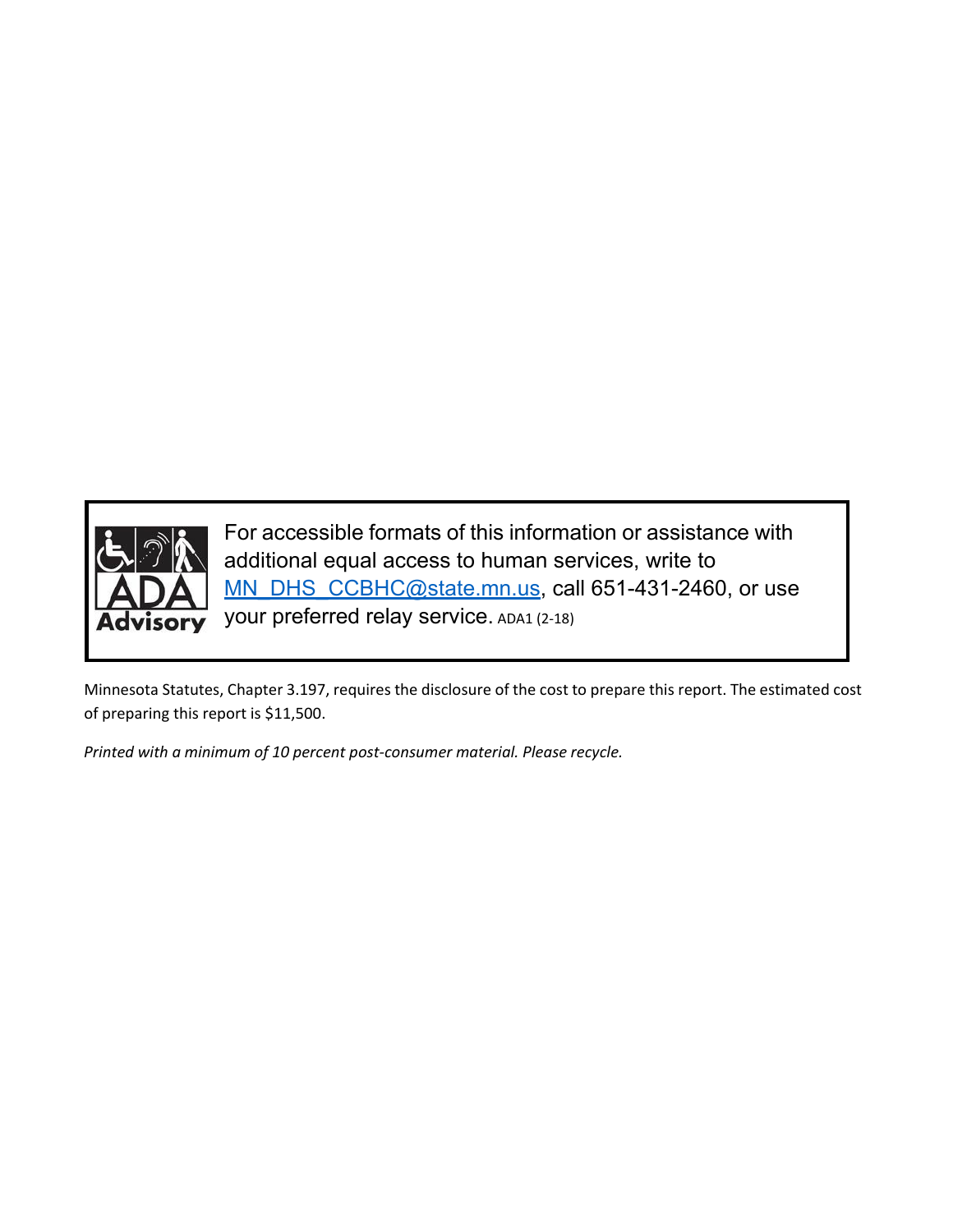### **Table of Contents**

### Contents

| $\mathbf{I}$ . |  |
|----------------|--|
| Ш.             |  |
| III.           |  |
|                |  |
|                |  |
|                |  |
| IV.            |  |
|                |  |
|                |  |
| V.             |  |
| VI.            |  |
| VII.           |  |
| VIII.          |  |
| IX.            |  |
|                |  |
|                |  |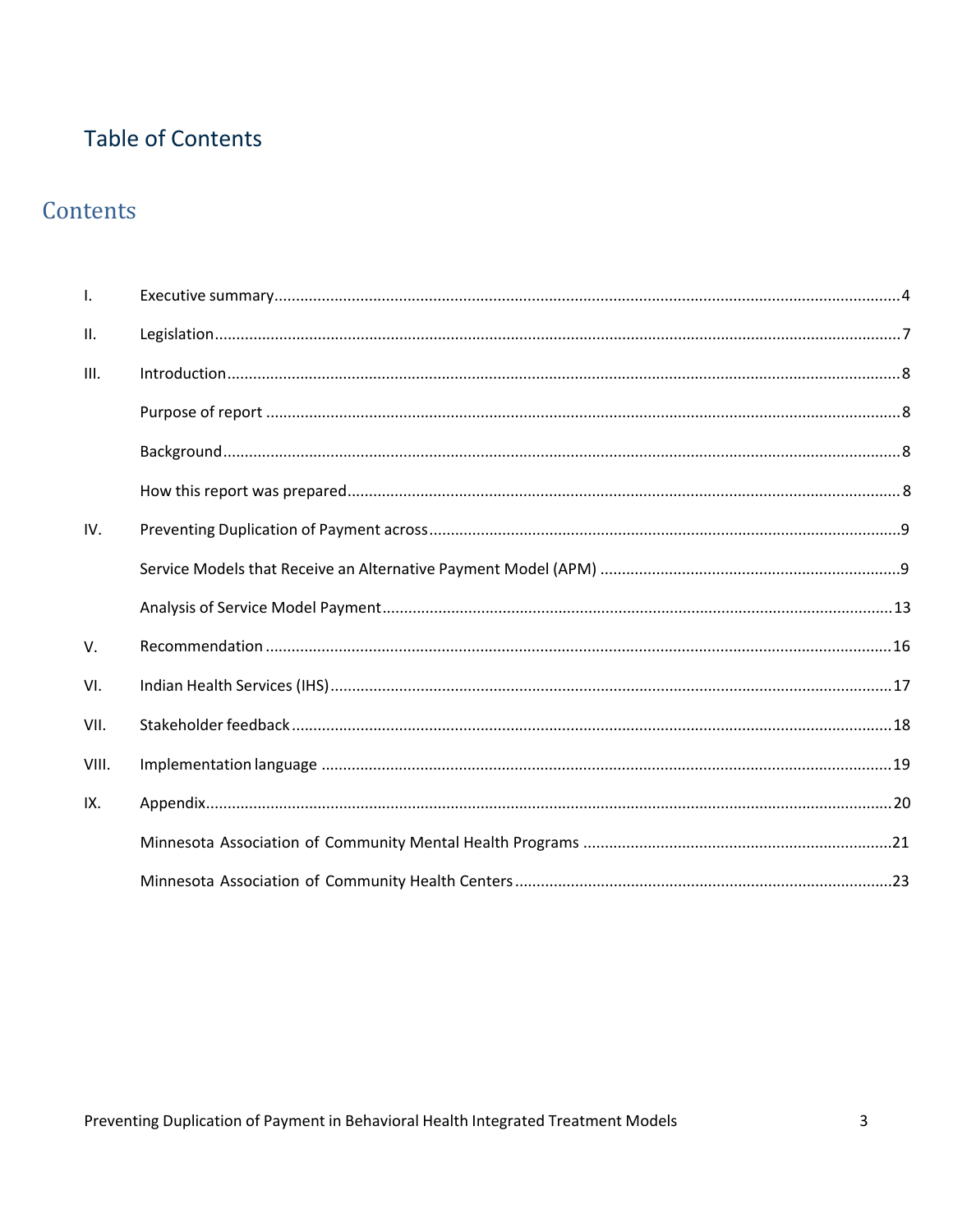## <span id="page-3-0"></span>**I. Executive summary**

Certified Community Behavioral Health Clinic (CCBHC) is an integrated clinic and service delivery model that uses a cost-based reimbursement structure. This service delivery model aims to integrate mental health and substance use disorder service provision, coordinate care across settings and providers to ensure seamless transitions for individuals across the full spectrum of health and social services, increase consistent use of evidence-based practices, and increase access to high-quality behavioral health care.

This report is submitted in response to 2019 legislation which directs the commissioner of human services to work with Certified Community Behavioral Health Clinic (CCBHC) providers and other stakeholders who also receive prospective payment system (PPS) rates—to study the various payment methodologies and ensure that payment is not duplicated across the continuum as Minnesota advances the integrated service model across health care sectors.

Prospective Payment System (PPS) is a method of reimbursement that falls in the category of alternative payment models (APM), also referred to as alternative payment methodologies. The Centers for Medicare and Medicaid Services (CMS) has supported states' use of alternative payment models because they reward providers for efficiency and incentivize outcomes. A PPS rate is bundled in nature. Under a bundled payment model, providers and/or healthcare facilities are paid a single payment for all the allowable services performed within a defined unit (e.g. daily or monthly).

With increased use of alternative payment methodologies, an important consideration is how the alternative payment model aligns with other payers and service models—for example, the payer must ensure that payments are not duplicated across multiple, integrated care service models. Ensuring that payment for behavioral health services and supports is not duplicated across Minnesota's service continuum is the focus of this report.

DHS identified the following integrated service models that receive an alternative payment model (APM) where behavioral health services are provided:

- $\triangleright$  Behavioral Health Homes (BHH)
- Certified Community Behavioral Health Centers (CCBHC)
- Federally Qualified Health Centers (FQHC)
- $\triangleright$  Integrated Health Partnerships (IHP)

Note – Indian Health Services (IHS)/Tribal 638 agencies receive the federally-negotiated encounter rate for an array of physical and behavioral health care services. Please see Section VI of this report for additional information.

An overview of each of the integrated service models and their respective payment is provided in Section IV. The payment methodologies were analyzed and conclusions follow.

DHS maintains an intentional effort to ensure that no duplication of payment occurs across the four service models.

Preventing Duplication of Payment in Behavioral Health Integrated Treatment Models 4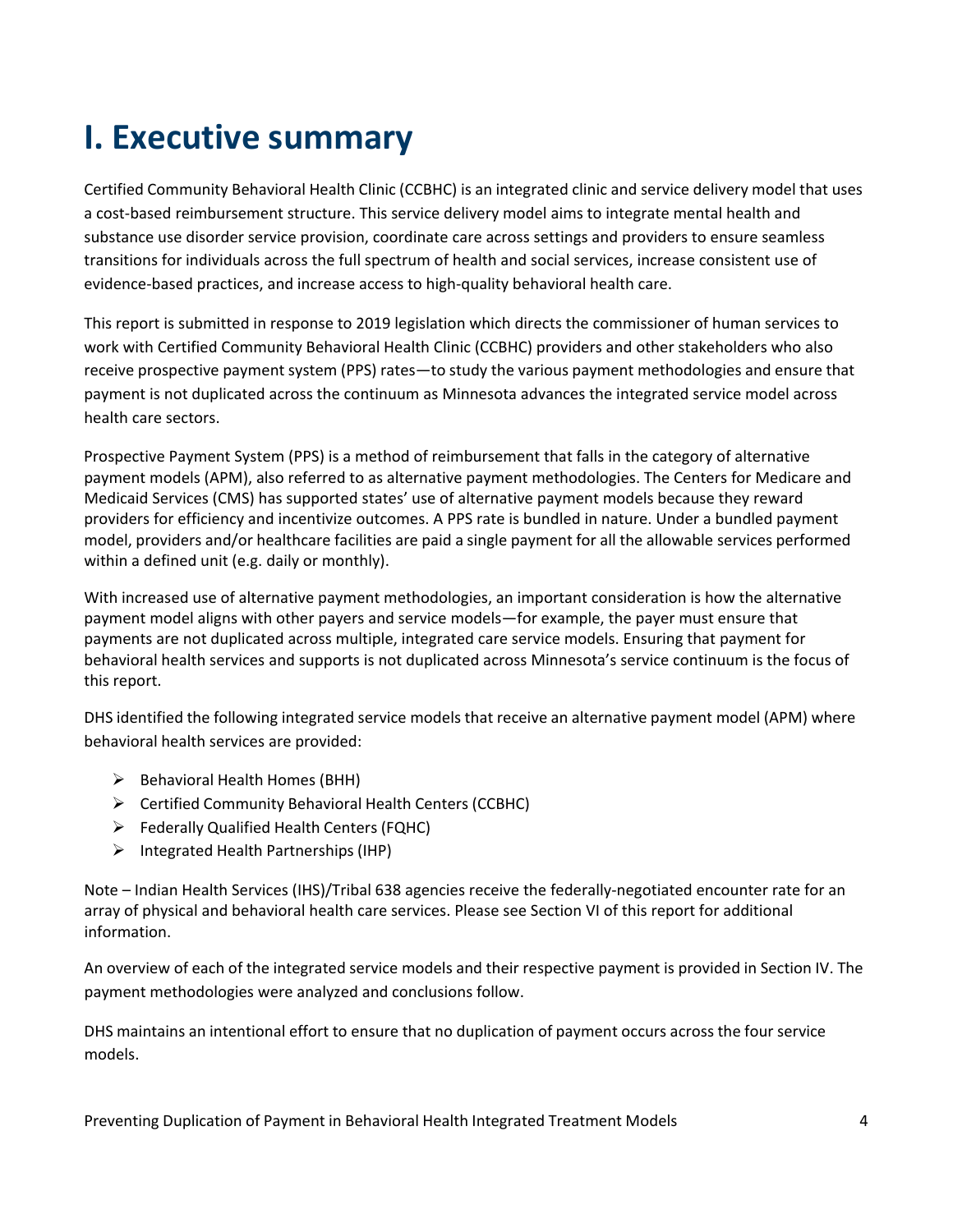- $\triangleright$  An IHP cannot receive a population-based payment (PBP) for an individual beneficiary attributed to them if any provider also received a BHH payment for that beneficiary during the same time period. Potential IHP shared savings payments or shared loss recoupments are only included in the Track 2 IHP model. These payments are not tied to specific services and are considered incentive payments to encourage the efficient delivery of overall health care to Medicaid and MinnesotaCare patients. Given the potential for shared losses, providers paid through an APM that includes a minimum daily encounter rate are unable to participate in Track 2 of the IHP program, such as FQHCs and RHCs. It appears that we would need to extend this prohibition to CCBHCs, allowing them to only potentially participate in a Track 1 IHP model. Any future considerations that might modify this prohibition would need to consider the impact on FQHCs, RHCs, and CCBHCs.
- DHS intentionally excludes all BHH costs from the cost base which was used to calculate each CCBHC's PPS rate.
- CCBHCs are certified by the State of Minnesota's Department of Human Services (DHS)—Minnesota state law and federal Medicaid (State Plan Amendment) rules determine the payment methodology.
- $\triangleright$  FQHCs are federally certified by the Health Resources and Services Administration (HRSA)—HRSA rules determine the payment. For this reason, the CCBHC and FQHC rates cannot be co-mingled.
- $\triangleright$  As the CCBHC model expands statewide, there is interest by providers in obtaining a dual certification (CCBHC-FQHC).
	- FQHCs provide a full array of health care services—they are able to offer behavioral health services that are included in the CCBHC model as long as the FQHC has the correct state certifications and licensures. If an FQHC wishes to also become certified by DHS as a CCBHC, the FQHC would incorporate all new costs into the existing FQHC encounter rate.
	- Conversely, if a CCBHC wants to become an FQHC in order to provide a fuller scope of services, they must work with HRSA to receive the certification, and then the FQHC rate would be paid by incorporating all new CCBHC costs into the existing FQHC encounter rate instead of the CCBHC rate.
- $\triangleright$  As the CCBHC model expands statewide, CCBHCs may wish to offer a change in the type, intensity or duration of services.
	- **The and a** previously-published legislative report (DHS-8032-ENG, *CCBHC Rate Methodology*[\)](#page-4-0)<sup>1</sup>, a CCBHC change in scope process was explored, similar to what the FQHCs use. CMS defines the term "change in the scope of services" as a mechanism for adjusting the reimbursement rate [of an FQHC] due to "a change in the type, intensity or duration of services". The report recommended legislation that was eventually passed, allowing DHS to negotiate with CMS on a

<span id="page-4-0"></span><sup>1</sup> <https://www.leg.mn.gov/docs/2020/mandated/200272.pdf>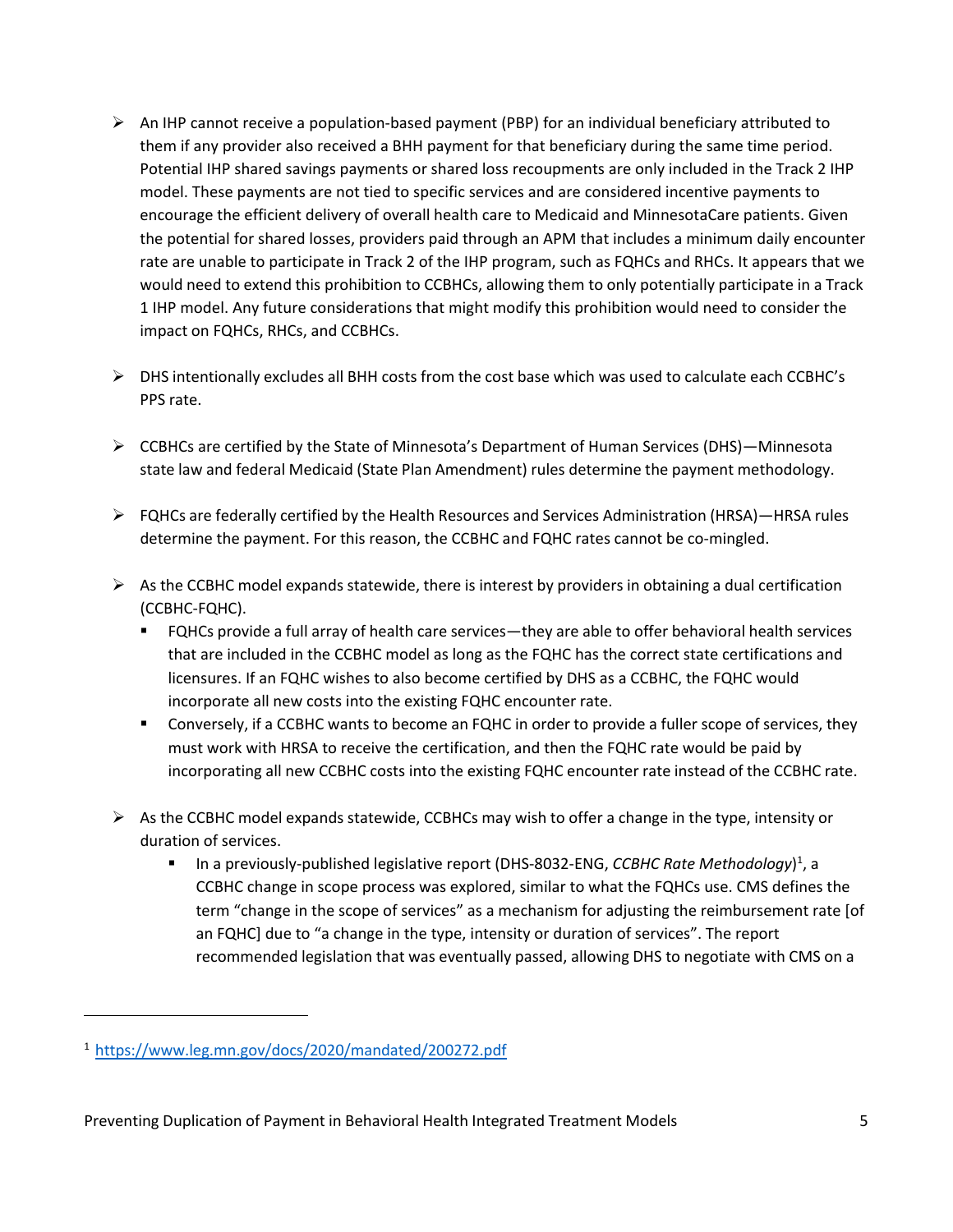clinic-specific change in scope process for CCBHCs. These negotiations are currently underway as DHS seeks approval to include the CCBHC array of services, activities and cost into Minnesota's Medicaid state plan. The legislation can be found in Minnesota Laws 2020,  $1<sup>st</sup>$  Special Session, Chapter 2, Article 2, Section  $12<sup>2</sup>$  is found here.

- <span id="page-5-0"></span> $\triangleright$  This same legislation also directs DHS to develop a Minnesota-specific quality incentive program for CCBHCs that achieve target performance on select quality measures. The CCBHC quality incentive program is under review by CMS as the state negotiates the terms of Minnesota's Medicaid state plan.
	- **IF an FQHC becomes certified as a CCBHC, DHS needs to explore any potential overlap in** productivity adjustments and grants they receive before authorizing a CCBHC incentive payment to the FQHC.

The report recommends that as the CCBHC model evolves from the federal demonstration (Section 223 of the Protection Access to Medicare Act, PL 113-93) into a statewide Medicaid benefit under Minnesota's Medicaid state plan, CCBHCs should utilize the change in scope rate adjustment process to prevent duplication of payment.

<sup>2</sup> [https://www.revisor.mn.gov/laws/2020/1/Session+Law/Chapter/2/](https://www.revisor.mn.gov/laws/2020/1/Session%2BLaw/Chapter/2/)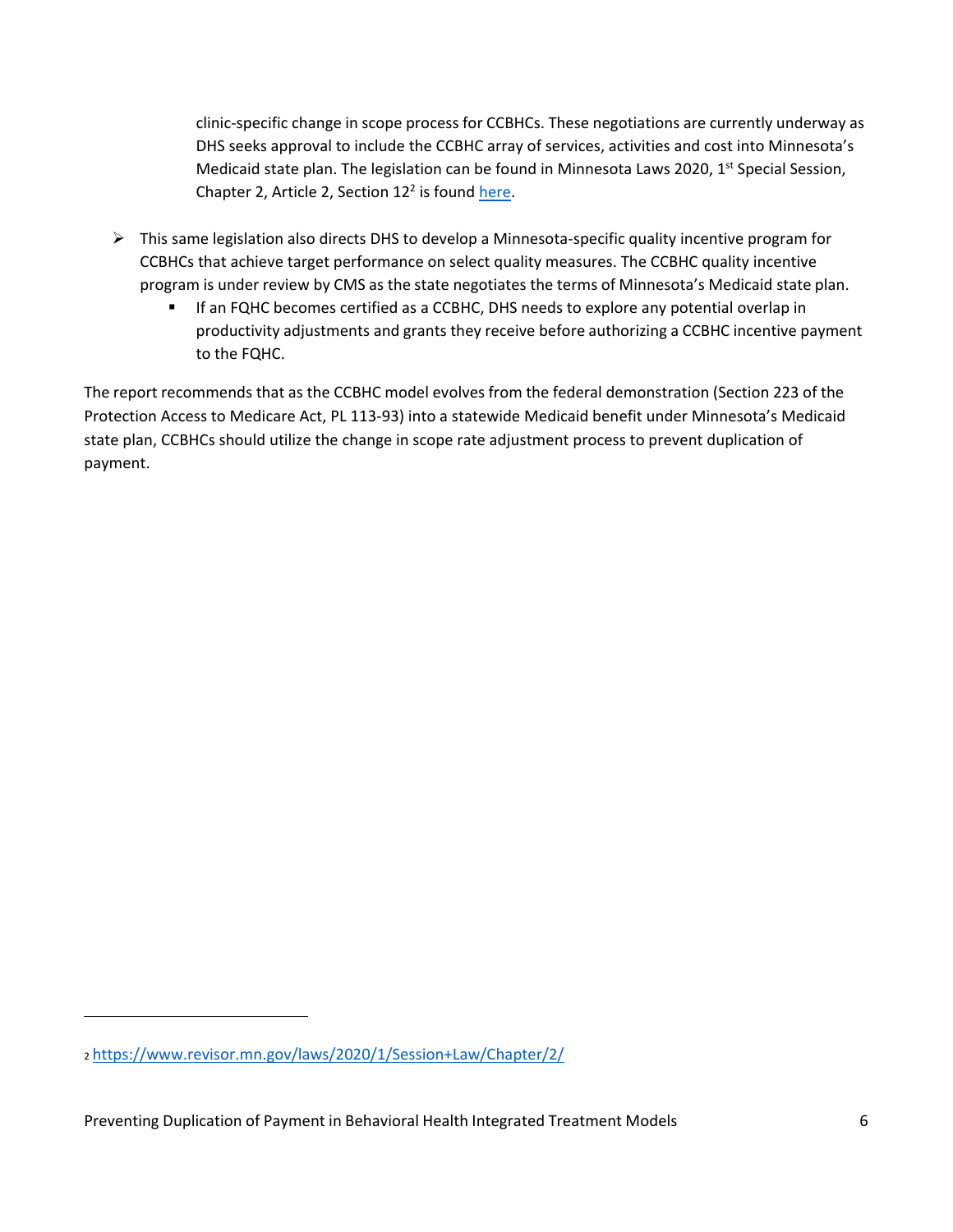# <span id="page-6-0"></span>**II. Legislation**

#### **Laws of 2019, First Special Session, Chapter 9, Article 6, Section 79. DIRECTION TO COMMISSIONER; CCBHC RATE METHODOLOGY.**

(c) The commissioner shall consult with CCBHCs and other providers receiving a prospective payment system rate to study a rate methodology that eliminates potential duplication of payment for CCBHC providers who also receive a separate prospective payment system rate. By February 15, 2021, the commissioner shall report to the chairs and ranking minority members of the legislative committees with jurisdiction over mental health services and medical assistance on findings and recommendations related to the rate methodology study under this paragraph, including any necessary statutory updates to implement recommendations.

The referenced legislation<sup>3</sup> is found here.

<sup>3</sup> [https://www.revisor.mn.gov/laws/2020/1/Session+Law/Chapter/2/](https://www.revisor.mn.gov/laws/2020/1/Session%2BLaw/Chapter/2/)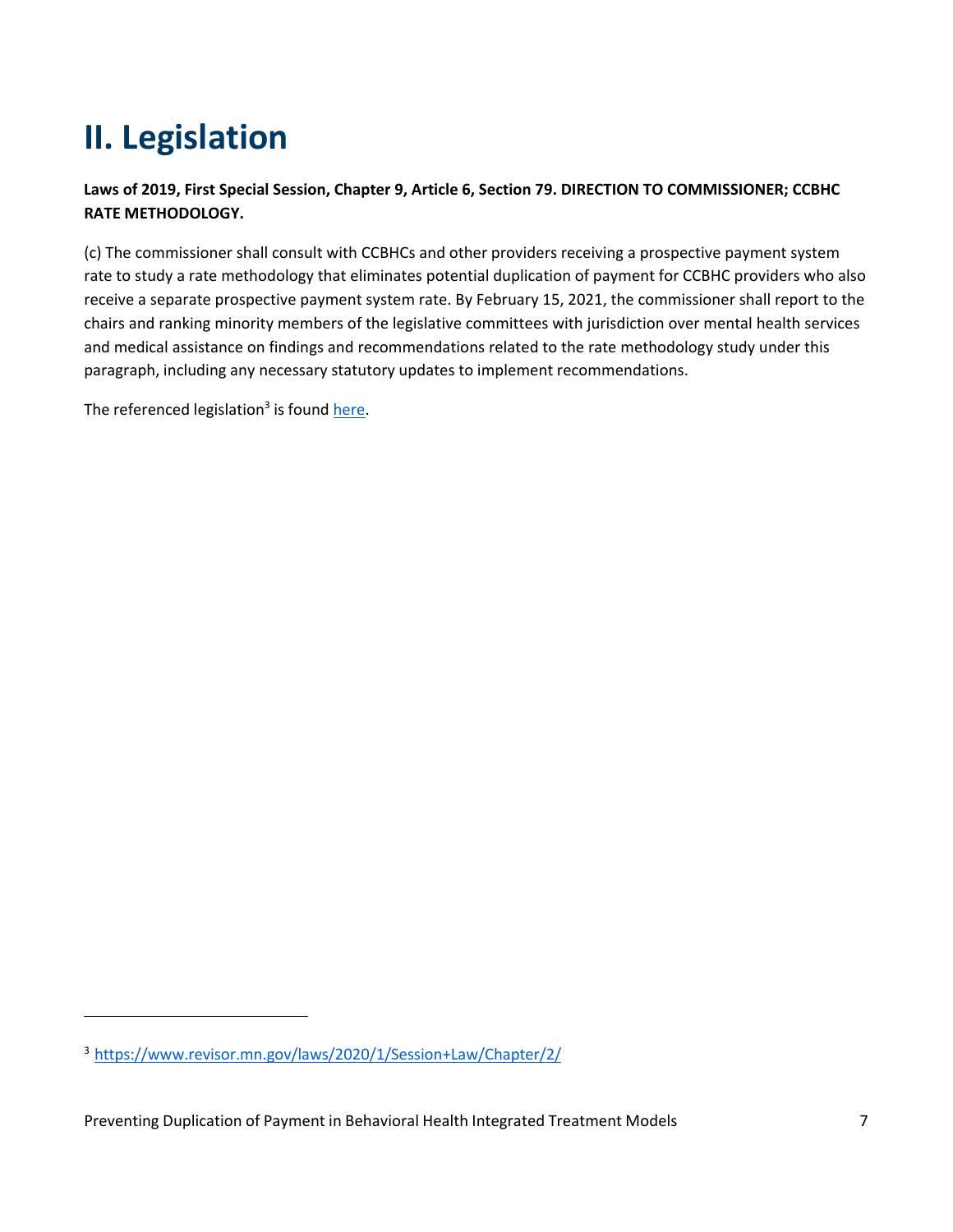## <span id="page-7-0"></span>**III. Introduction**

### <span id="page-7-1"></span>**Purpose of report**

This report is submitted to the Minnesota Legislature pursuant to Laws of 2019, First Special Session, Chapter 9, Article 6, Section 79. It directs the commissioner of human services to work with CCBHC providers and other providers receiving a prospective payment system rate to study a rate methodology that eliminates potential duplication of payment for CCBHC providers who also receive a separate prospective payment system rate.

### <span id="page-7-2"></span>**Background**

The legislation requiring this report originated from the anticipated expansion of the Certified Community Behavioral Health Center (CCBHC) federal demonstration (Section 223 of the Protection Access to Medicare Act, PL 113-93) into a statewide Medicaid benefit under Minnesota's Medicaid state plan. This report explores payment across integrated treatment models where Behavioral Health services are provided as part of the service array.

### <span id="page-7-3"></span>**How this report was prepared**

A cross-divisional DHS workgroup was convened that included various divisions of the Community Supports Administration and the Health Care Administration. Staff and management from the Behavioral Health Division, Purchase of Service Delivery, Health Research and Quality, Federal Relations and Tribal Relations areas met during the fall and winter of 2020. The workgroup reviewed and discussed integrated service models where behavioral health services are provided, analyzed payment methodologies, identified key issues, weighed incentives/disincentives and formulated the recommended path forward that ensures continued nonduplication of payment across service models.

Certified Community Behavioral Health Centers (CCBHC) and Federally Qualified Health Centers (FQHC) were also engaged in November and December 2020. Information was shared through WebEx meetings and/or email, and their feedback was sought throughout that process.

This report is a summary of the workgroup's findings, conclusions and recommendation.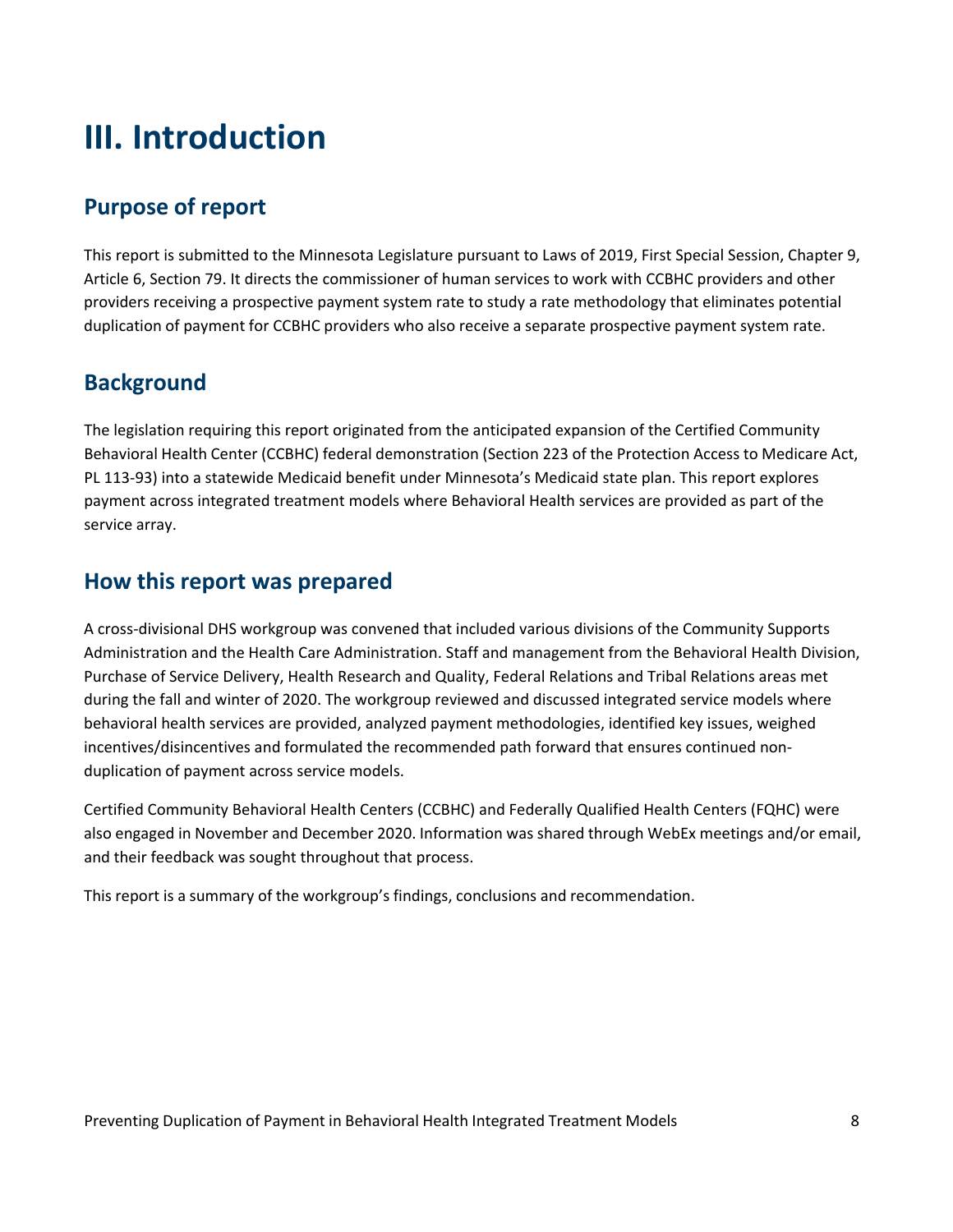# <span id="page-8-0"></span>**IV. Preventing Duplication of Payment across Integrated Service Models**

### <span id="page-8-1"></span>**Service Models that Receive an Alternative Payment Model (APM)**

This report explores payment across integrated treatment models where Behavioral Health services are provided as part of the service array. DHS identified the following service models that receive an Alternative Payment Model (APM):

- $\triangleright$  Behavioral Health Homes (BHH)
- Certified Community Behavioral Health Centers (CCBHC)
- Federally Qualified Health Centers (FQHC)
- $\triangleright$  Integrated Health Partnerships (IHP)

Note – Indian Health Services (IHS)/Tribal 638 agencies receive the federally-negotiated encounter rate for an array of behavioral health and physical health services. Please see Section VI of this report for additional information.

An overview of each of the integrated service models and their respective payment methodologies follows.

#### **Behavioral Health Homes (BHH)**

#### *BHH – Overview of Service Model*

The Patient Protection and Affordable Care Act of 2010 (ACA) created an optional "health home" benefit so that states could better coordinate care for Medicaid enrollees with chronic conditions. Behavioral Health Home (BHH) services are Minnesota's version of the federal "health home" benefit for Medical Assistance (MA) enrollees. BHH services include the following:

- $\triangleright$  Comprehensive care management
- $\triangleright$  Care coordination
- $\triangleright$  Health promotion and wellness
- $\triangleright$  Comprehensive transitional care
- $\triangleright$  Patient and family support
- $\triangleright$  Referral to community and social support services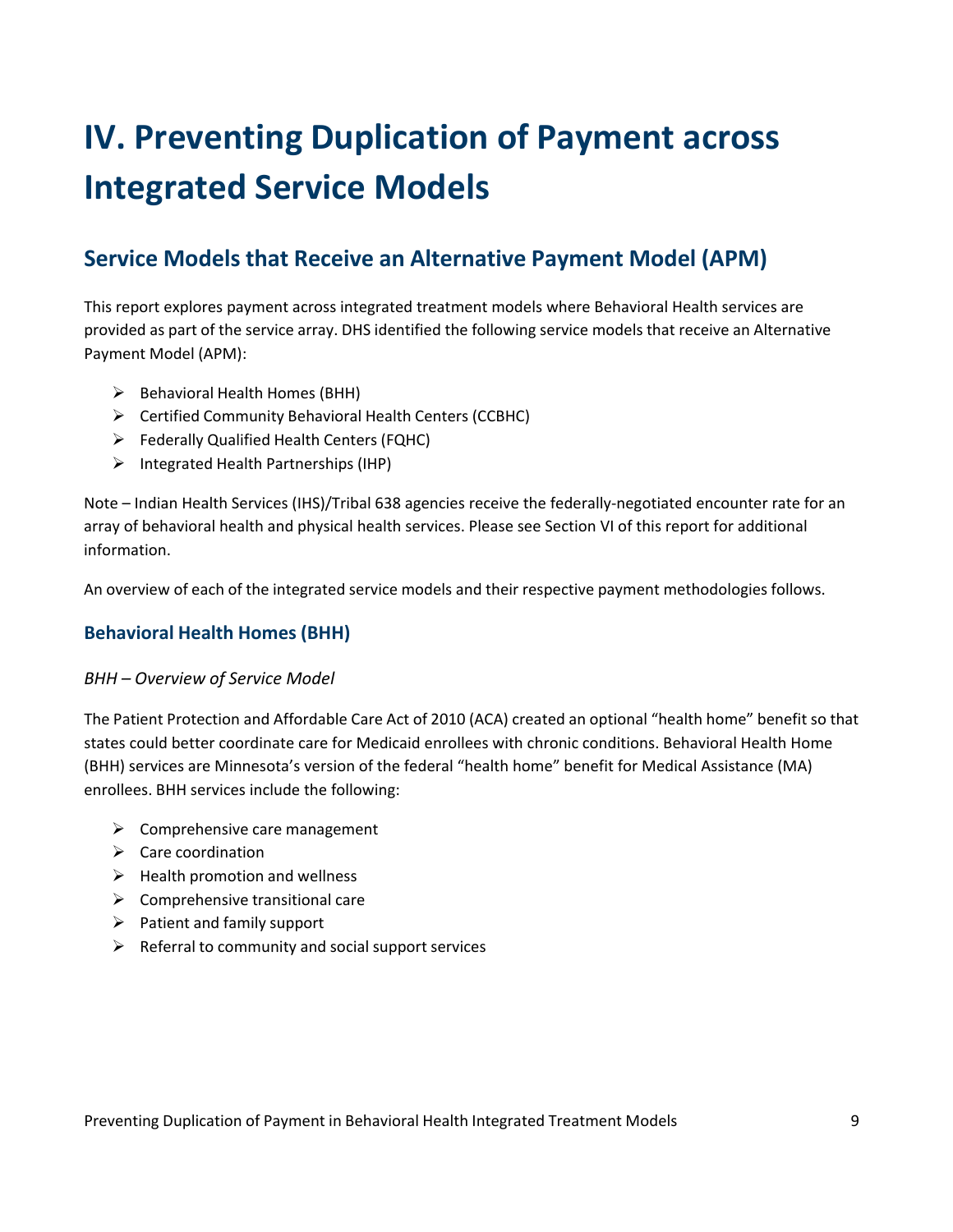#### *BHH – Overview of Payment Methodology*

The rate for behavioral health home services is a per member per month payment. BHH services are covered only when provided by a certified BHH provider. Certified BHH service providers are required to carry out a service eligibility determination prior to billing for BHH services.

To receive payment for delivery of Behavioral Health Home services, certified providers must:

- Have personal contact with the person or the identified support at least once per month. Personal contact may include face-to-face, telephone contact or interactive video. An email, letter, voicemail or text alone does not meet the requirement for monthly personal contact.
- **EXTER** Conduct a face-to-face visit with the person at least every six months

#### **Certified Community Behavioral Health Centers (CCBHC)**

#### *CCBHC – Overview of Service Model*

Certified Community Behavioral Health Clinic [\(CCBHC\)](https://mn.gov/dhs/partners-and-providers/policies-procedures/adult-mental-health/ccbhc/) is an integrated clinic and service delivery model that uses a cost-based reimbursement structure. Originally a federal demonstration project from 2017-2019, this new service delivery model aims to integrate mental health and substance use disorder service provision, coordinate care across settings and providers to ensure seamless transitions for individuals across the full spectrum of health and social services, increase consistent use of evidence-based practices, and increase access to highquality behavioral health care. The goal of CCBHC is to increase access to behavioral health services for underserved communities, particularly communities that are Black, Indigenous or People of Color or that speak languages other than English. CCBHCs are required to serve all ages, regardless of ability to pay or place of residence. CCBHCs are certified by the State of Minnesota utilizing the [CCBHC federal criteria](https://www.samhsa.gov/sites/default/files/programs_campaigns/ccbhc-criteria.pdf)<sup>[4](#page-9-0)</sup> defined by the Substance Abuse and Mental Health Services Administration (SAMHSA) as well as some state-specific requirements.

CCBHCs must offer care that is person-centered and family-centered, trauma-informed, recovery-oriented, and the integration of mental health and substance use disorder services in coordination with physical health care and social services must serve the "whole person" rather than disconnecting aspects of the individual. The CCBHC model embraces a recovery-oriented philosophy, supporting multiple pathways for individuals to recover from mental illness and substance use disorders including medication-assisted recovery—the use of medication, in combination with counseling and care coordination services, to provide effective support for recovery from addictive substances as well as mental illness. CCBHCs offer outpatient mental health and substance use disorder treatment services, mental health targeted case management, rehabilitative services, peer services,

<span id="page-9-0"></span><sup>4</sup> [https://www.samhsa.gov/sites/default/files/programs\\_campaigns/ccbhc-criteria.pdf](https://www.samhsa.gov/sites/default/files/programs_campaigns/ccbhc-criteria.pdf)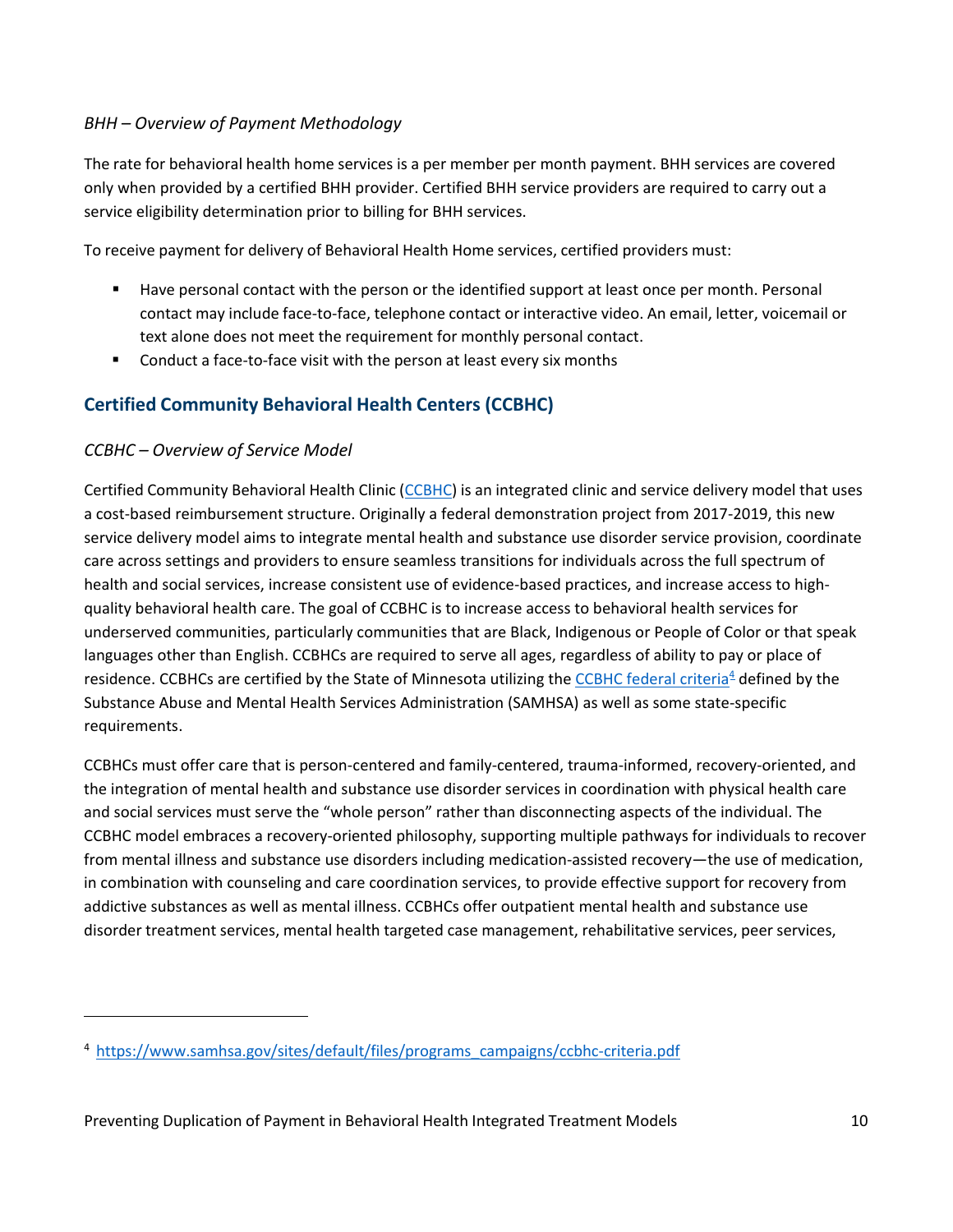diagnostic and treatment planning services, care coordination, primary care screenings and 24-hour mobile mental health crisis services in their defined service areas.

Six CCBHCs were certified by the State for the federal demonstration project and served approximately 20,000 people in those two years (approximately 15,000 were Medicaid enrollees). Four CCBHCs were later certified by SAMHSA and provided federal grant funds to operate in Minnesota. Two of those clinics have now been statecertified and are receiving the cost-based PPS rate contingent on CMS' approval of Minnesota's amendment to the Medicaid state plan to include CCBHC as a state-wide permanent benefit. It is projected that, once approved, four to six CCBHCs could be certified each year.

#### *CCBHC – Overview of Payment Methodology*

The CCBHC PPS rate is a bundled, per diem rate based on allowable costs of furnishing all CCBHC services, not on a fee schedule. The required services are operationalized in about 60 procedure codes in the CCBHC scope of services. It is an integrated payment for mental health and substance abuse disorder services. This payment model allows more people to be served, more people to be hired and increased capacity.

The PPS rate is a clinic-specific daily rate developed from audited cost data provided on CMS required cost reports and reported visits. Minnesota's certified clinics may eventually contract with designated collaborating organizations (DCOs)—however, there are no DCOs at the present time. The same rate is paid for each qualifying unit of service ("visit"), regardless of the intensity of services provided.

CCBHC PPS rate = Total annual allowable CCBHC costs divided by total annual number of CCBHC daily visits

Total annual allowable CCBHC costs include direct costs for CCBHC services plus allocated indirect costs. The total annual number of CCBHC daily visits reflects a count of days for each patient in which any billable CCBHC service was provided by the CCBHC or designated collaborating organization (DCO). Visit enumeration is calculated using all payers – not just Medicaid. This is important to note because it signifies that CCBHC costs are spread across ALL visits. Using this denominator results in a rate that represents the "average" cost of a CCHBC visit – regardless of payer (MA, private pay, etc.). This methodology ensures that costs are appropriately allocated to each payer, and that MA does not pay any costs for other payers.

#### **Federally Qualified Health Centers (FQHC)**

#### *FQHC – Overview of Service Model*

Federally Qualified Health Centers (FQHC) and Rural Health Clinics (RHC) are community based clinics that provide services to underserved communities. FQHC's are required to provide preventive and primary care services. FQHCs may also offer other ambulatory care services such as dental, vision and behavioral health services. FQHCs are required to treat all patients regardless of the ability to pay and may only charge nominal fees to patients with incomes below the federal poverty level. Given these requirements, an FQHC's Medicaid patient base is often the main revenue generating population. FQHCs must be certified by the Health Resources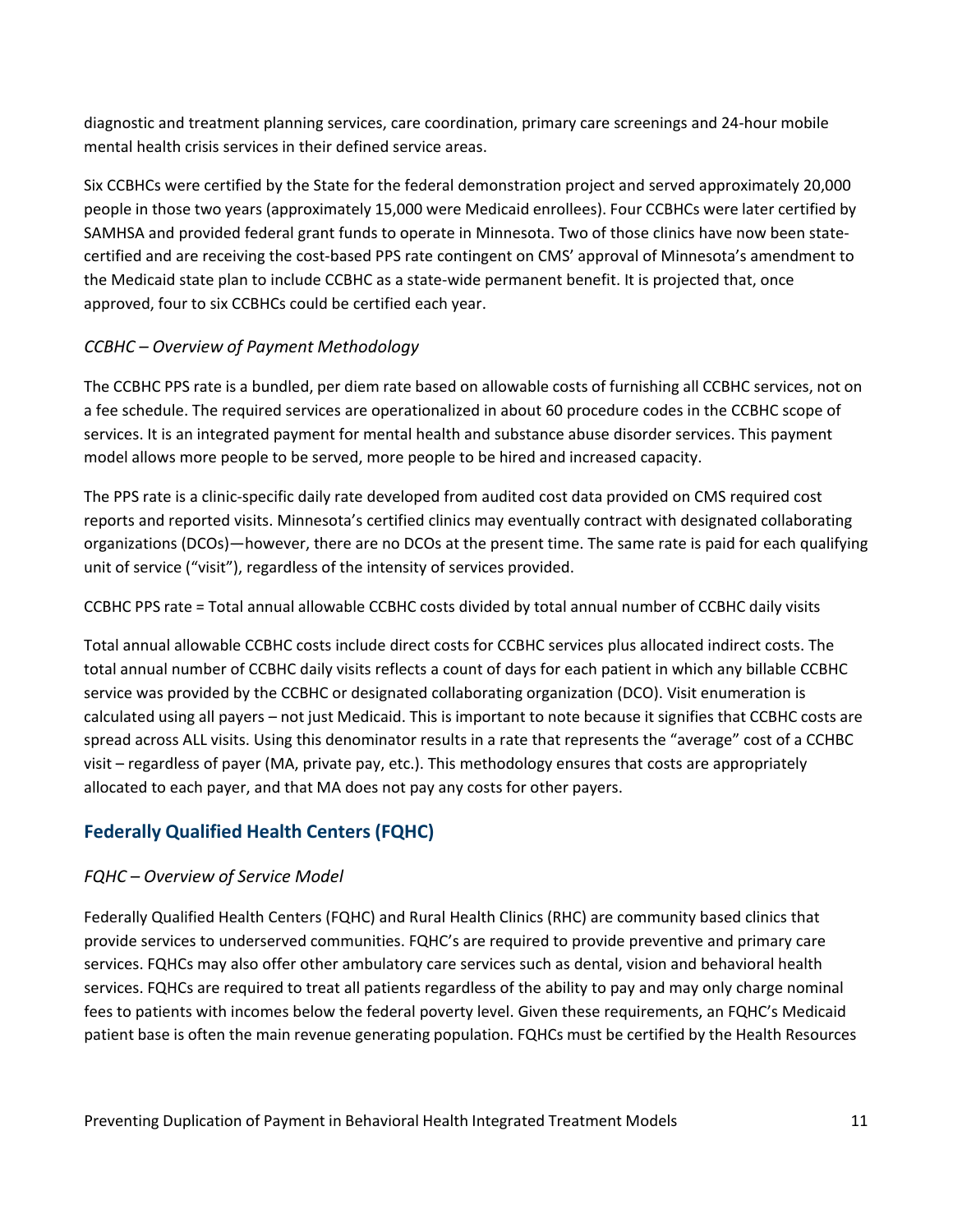and Services Administration (HRSA) and are eligible for federal grant funds from that agency. The grant funds help offset the costs of providing services to low income and uninsured patients.

Medicaid programs are required to include FQHC services and to include FQHC clinics in their provider networks. Medicaid programs have also historically been required to reimburse FQHCs at cost. This ensured that federal grant dollars were used to offset the cost of treating uninsured patients instead of subsidizing Medicaid costs.

#### *FQHC – Overview of Payment Methodology*

In 2000, Congress established a new prospective payment system (PPS) for FQHCs and RHCs as part of the Medicare, Medicaid, and SCHIP Benefits Improvement and Protection Act (PL 106-554). This was in response to the expansion of managed care plans in Medicaid. The new PPS payment methodology required that FQHCs and RHCs be paid, at a minimum, their baseline (1999-2000) costs and ensured that the payments would be indexed to medical inflation each year. The law also required states to compute and reimburse the clinics for any shortfall between the clinic's costs and the payments they received from Medicaid managed care plans for treating Medicaid patients. States are free to set payment rates that are higher than the PPS rate but cannot pay a rate that would be lower than the PPS rate.

In accordance with the 2000 law change, Medicaid agencies are required to calculate and pay FQHCs and RHCs an encounter payment. Encounter payments are once daily payments that are triggered on any day in which a licensed professional provides a billable service to a Medicaid client. All services provided on that day are included in the encounter payment. Encounter payments are calculated such that all of a clinic's allowable costs are covered by the encounter payment. Specifically, encounter rates are computed by summing the clinic's total annual allowable costs, and dividing the total costs by the unduplicated number of visits, or encounters, with a medical or behavioral health provider that is eligible to bill DHS independently. In this way, all the clinic's costs are accounted for in the rate even if not every service is billed.

#### **Integrated Health Partnerships (IHP)**

#### *IHP – Overview of Service Model*

In 2008, Minnesota passed health care legislation to improve affordability of health care, expand coverage and improve the overall health of Minnesotans. In addition, the 2010 Legislature mandated that the Minnesota Department of Human Services (DHS) develop and implement a demonstration testing alternative health care delivery systems, which includes accountable care organizations (ACOs). This led to the development of IHP, formerly called the Health Care Delivery Systems (HCDS) demonstration, which strives to deliver higher quality and lower cost health care through innovative approaches to care and payment. The first IHPs launched in 2013.

With this program, Minnesota is one of a growing number of states to implement an ACO model in its Medical Assistance (Medicaid) program, with the goal of improving the health of the population and of individual members.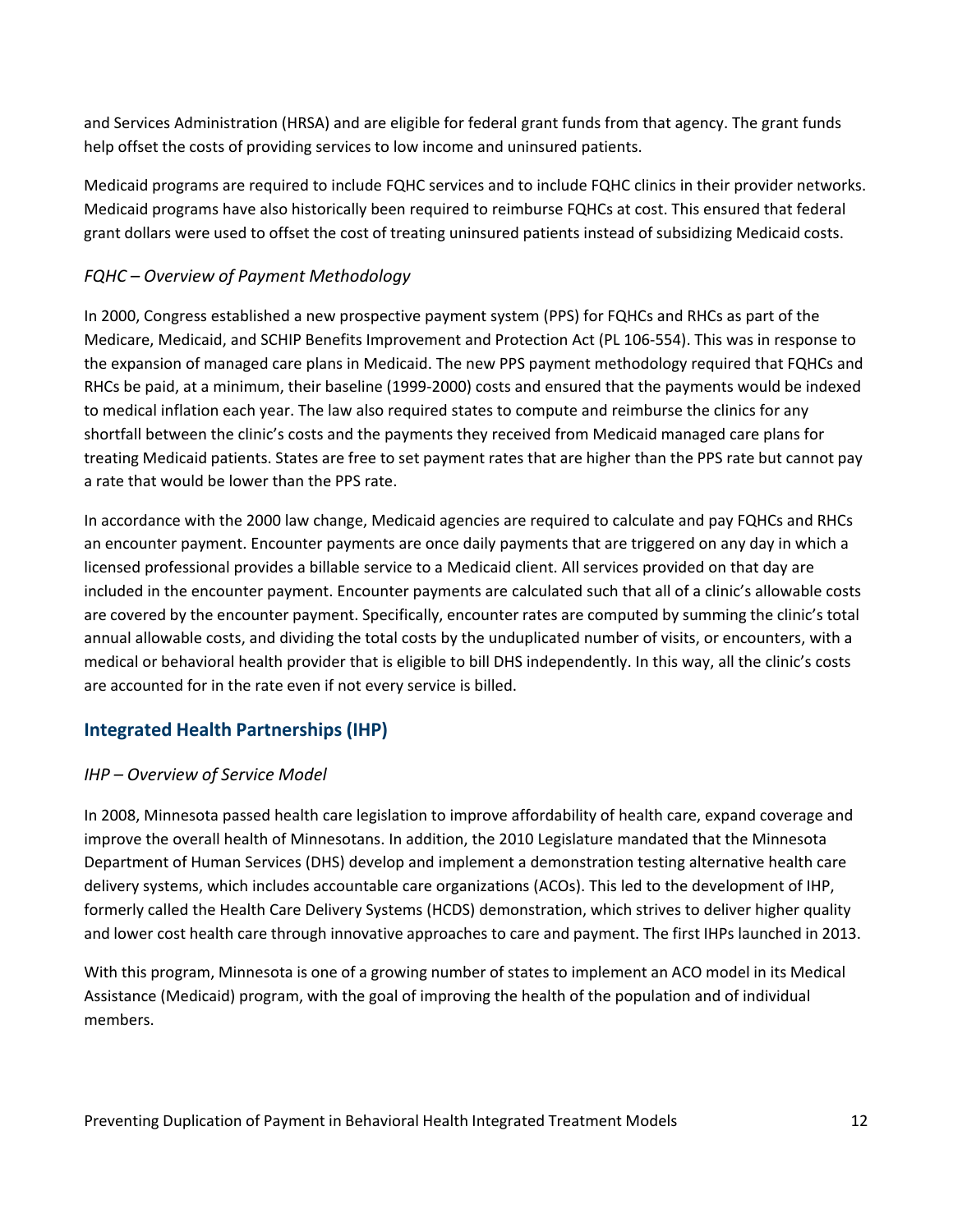#### IHP Request for Proposal (RFP) Process | Core System Requirements

- Ability to provide or coordinate full scope of health care services
- **Innovative care delivery model able to lower total cost of care, enhance quality of care delivered, focus** on population health
- Care model includes partnerships with community-based organizations, social service agencies, counties, and public health resources
- Meaningful engagement with patients and families as partners in care delivery, quality improvement
- Ability to take on level of financial risk/loss commensurate with potential gains
- Minnesota Health Care Program (MHCP) enrolled providers able to receive and engage with health data from DHS

#### *IHP – Overview of Payment Methodology*

There is a core set of services that providers are accountable for regardless of whether they deliver the care. An IHP may elect to include additional services. Fee-for-service payments to providers continue with a settlement for gain or loss sharing payments made annually based on performance on cost and quality.

There are two separate tracks for payment as outlined below:

- 1) Track 1 IHP entity receives a risk-adjusted quarterly population-based payment (PBP) tied to clinical, utilization and social determinant metrics
- 2) Track 2 IHP entity receives a risk-adjusted quarterly PBP *and* enters into a two-way risk model for shared savings/losses tied to clinical, patient experience, social determinants, and Health Information Exchange (HIE) infrastructure metrics

Within the two-way risk model, a total cost of care (TCOC) financial target is measured against actual enrollee medical expenses to determine shared savings or loss if providers go above or below their target.

- $\triangleright$  Loss Delivery system pays back a pre-negotiated share of spending above the minimum threshold
- $\triangleright$  Gain Savings achieved beyond the minimum threshold are shared with the delivery system at prenegotiated levels, contingent on quality measurement performance

### <span id="page-12-0"></span>**Analysis of Service Model Payment**

#### **Behavioral Health Homes (BHH)**

Before the CCBHC Demonstration began, DHS established BHH coverage policy in a manner that would prevent payment for potentially duplicative services. Under BHH policy, a person is not able to receive BHH services and any of the following services in the same calendar month: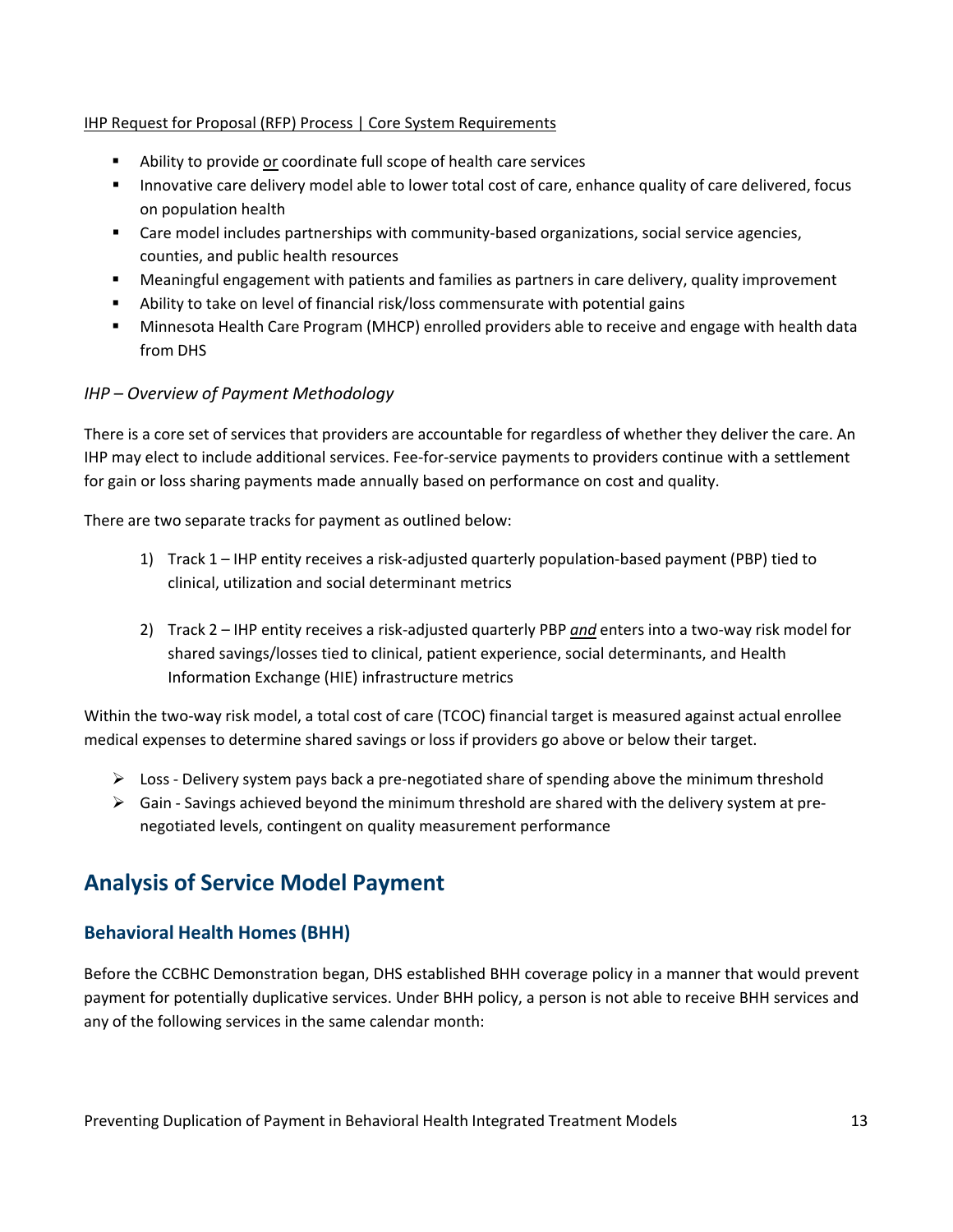- Mental health targeted case management (MH-TCM)
- Assertive Community Treatment (ACT) or Youth Assertive Community Treatment (Youth ACT)
- **E** Relocation service coordination targeted case management (RSC-TCM)
- Vulnerable adult/developmental disability targeted case management (VA/DD-TCM)
- Health care homes (HCH) care coordination

A person who meets the eligibility criteria for one or more of these covered services must choose which service best meets his or her needs. MH-TCM is the primary CCBHC service that could overlap with BHH. The above policy addressed most of the potential overlap between CCBHC and BHH payment.

When CCBHC rates were established in 2017 and rebased in 2018, DHS took the additional step of excluding all BHH costs from the cost base which was used to calculate each CCBHC's PPS rate.

The above steps have ensured that that there is no overlap between BHH payment and the CCBHC rate. These steps have worked well and should be continued. No additional changes are necessary to prevent duplication of payment between BHH and CCBHCs.

#### **Integrated Health Partnerships (IHP)**

Based on authorizing state plan language and contract terms between DHS and participating IHP providers, an IHP cannot receive a population-based payment (PBP) for an individual beneficiary attributed to them if any provider also received a BHH payment for that beneficiary during the same time period. To implement this requirement, DHS conducts an annual reconciliation process in the quarter following the close of a given IHP performance period. Within this process, DHS identifies any beneficiaries for which a BHH payment was made during that performance period that was also attributed to an IHP, and recovers a dollar amount equivalent to the average individual PBP payment for each identified beneficiary.

Potential shared savings payments or shared loss recoupments are only included in the Track 2 IHP model. Generally, Track 2 is available only to those IHPs that have a sufficient number of attributed Medicaid or MinnesotaCare beneficiaries and are able to accommodate a recoupment if a shared loss occurs. For these Track 2 IHPs, a shared savings payment occurs when their actual, overall total cost of care for a given performance period is at least 2% lower than an established target. IHP shared savings payments are not tied to any specific services and are not considered a reimbursement or encounter rate payment. They are an incentive payment to encourage the efficient delivery of overall health care to Medicaid and MinnesotaCare patients. Therefore, they are not considered duplicative or redundant with any service or encounter rate payments in place to support care coordination or care management.

One potential future consideration within the IHP program is whether a provider system that receives reimbursement through an APM that includes a minimum encounter rate, such as with FQHCs and RHCs, would be eligible to participate in a model with shared loss potential. DHS's current understanding of these payment models suggests that they would *not* be able to. During previous discussions, CMS suggested that we consider allowing only the population-based payment to be at risk in these cases. At this point, we have no IHPs that contain an FQHC, RHC, or a CCBHC provider participating in a Track 2 model.

Preventing Duplication of Payment in Behavioral Health Integrated Treatment Models 14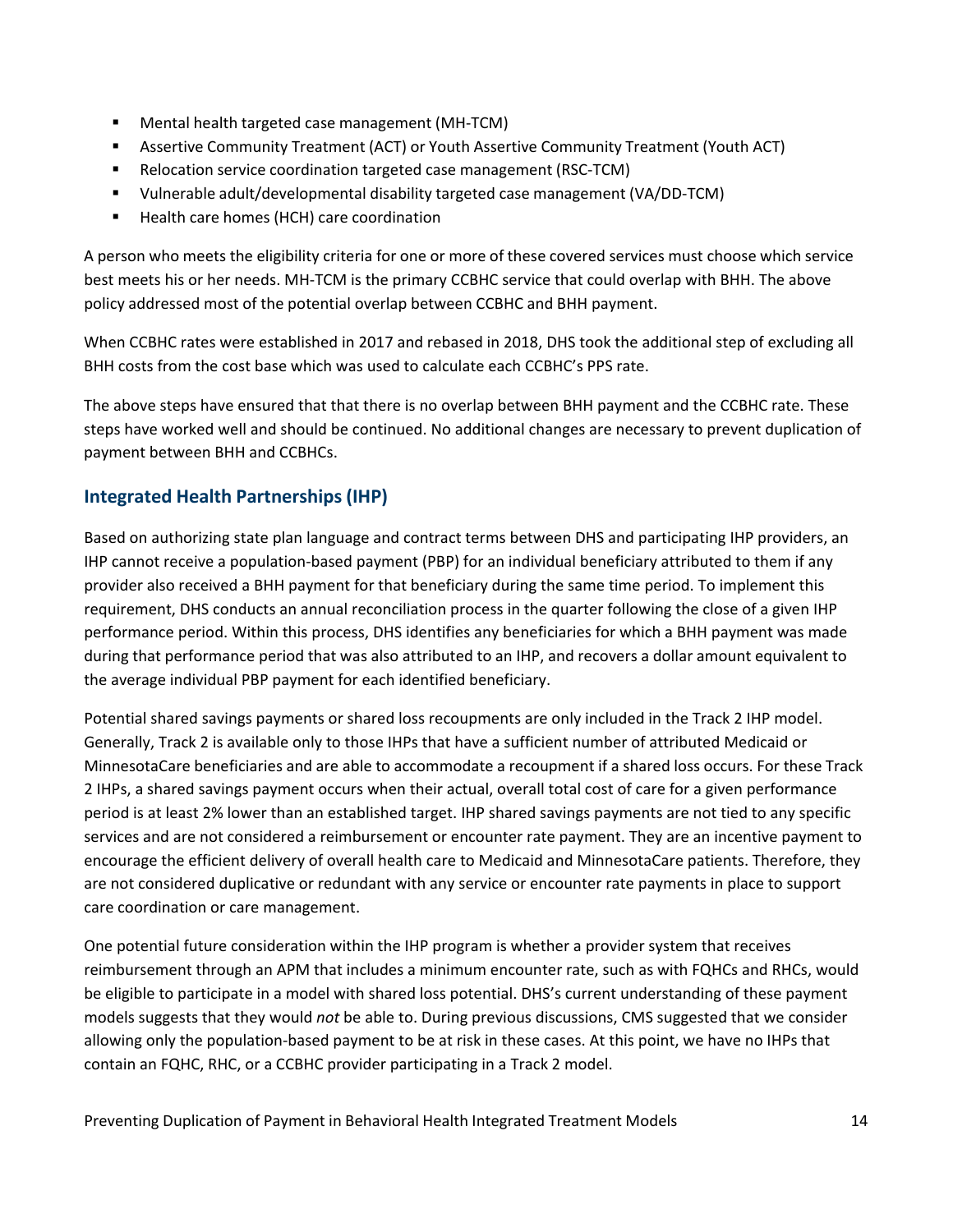#### **CCBHC, FQHC – An In-depth Look**

CCBHCs are state certified by DHS—the federal Section 223 demonstration rules, Minnesota state law and pending Medicaid State Plan amendment (SPA) determine the rate methodology. FQHCs are federally certified by the Health Resources and Services Administration (HRSA)—HRSA rules determine the payment. For this reason, the two rates cannot be co-mingled.

As the CCBHC model expands statewide, there is interest in a dual certification (CCBHC-FQHC). FQHCs provide a full array of services—they are able to offer behavioral health services with the correct licensures. If an FQHC wishes to also become certified by DHS to be recognized as providing the CCBHC model of integrated care, the FQHC would incorporate all new costs into the existing FQHC encounter rate. Conversely, if a CCBHC wants to become an FQHC in order to provide a fuller scope of services, they must work with HRSA to receive the certification and submit an FQHC cost report to DHS. Subsequently the FQHC rate would be paid instead of the CCBHC rate.

CCBHCs have also expressed interest in expanding their services. In a previously-published legislative report (DHS-8032-ENG, CCBHC Rate Methodology)<sup>5</sup>, a CCBHC change in scope process was explored, similar to what the FQHCs use. CMS defines the term "change in the scope of services" as a mechanism for adjusting the reimbursement rate [of an FQHC] due to "a change in the type, intensity or duration of services". The report recommended legislation that was eventually passed, allowing DHS to negotiate with CMS on a clinic-specific change in scope process for CCBHCs. These negotiations are currently underway as we seek approval of an amendment to Minnesota's Medicaid State Plan to add the CCBHC service and payment model as a statewide Medicaid benefit. The legislation (Minnesota Session Laws – 2020, 1st Special Session, chapter 2, article 2, sec. 12)<sup>6</sup> is found [here.](https://www.revisor.mn.gov/laws/2020/1/Session%2BLaw/Chapter/2/)

This same legislation also directs DHS to develop a Minnesota-specific quality incentive program for CCBHCs that achieve target performance on select quality measures. The CCBHC quality incentive program is under review by CMS as the state negotiates the terms of Minnesota's Medicaid state plan. In the future, if an FQHC becomes certified as a CCBHC, DHS needs to explore any potential overlap with productivity adjustments and grants they receive in order to fully understand whether or how a CCBHC incentive payment to the FQHC would work. There are other considerations that need to be weighed—e.g. federal authority, state budget authority and data reporting/evaluation measurement issues to work through.

<span id="page-14-0"></span><sup>5</sup> <https://www.leg.mn.gov/docs/2020/mandated/200272.pdf>

<span id="page-14-1"></span><sup>6</sup> [https://www.revisor.mn.gov/laws/2020/1/Session+Law/Chapter/2/](https://www.revisor.mn.gov/laws/2020/1/Session%2BLaw/Chapter/2/)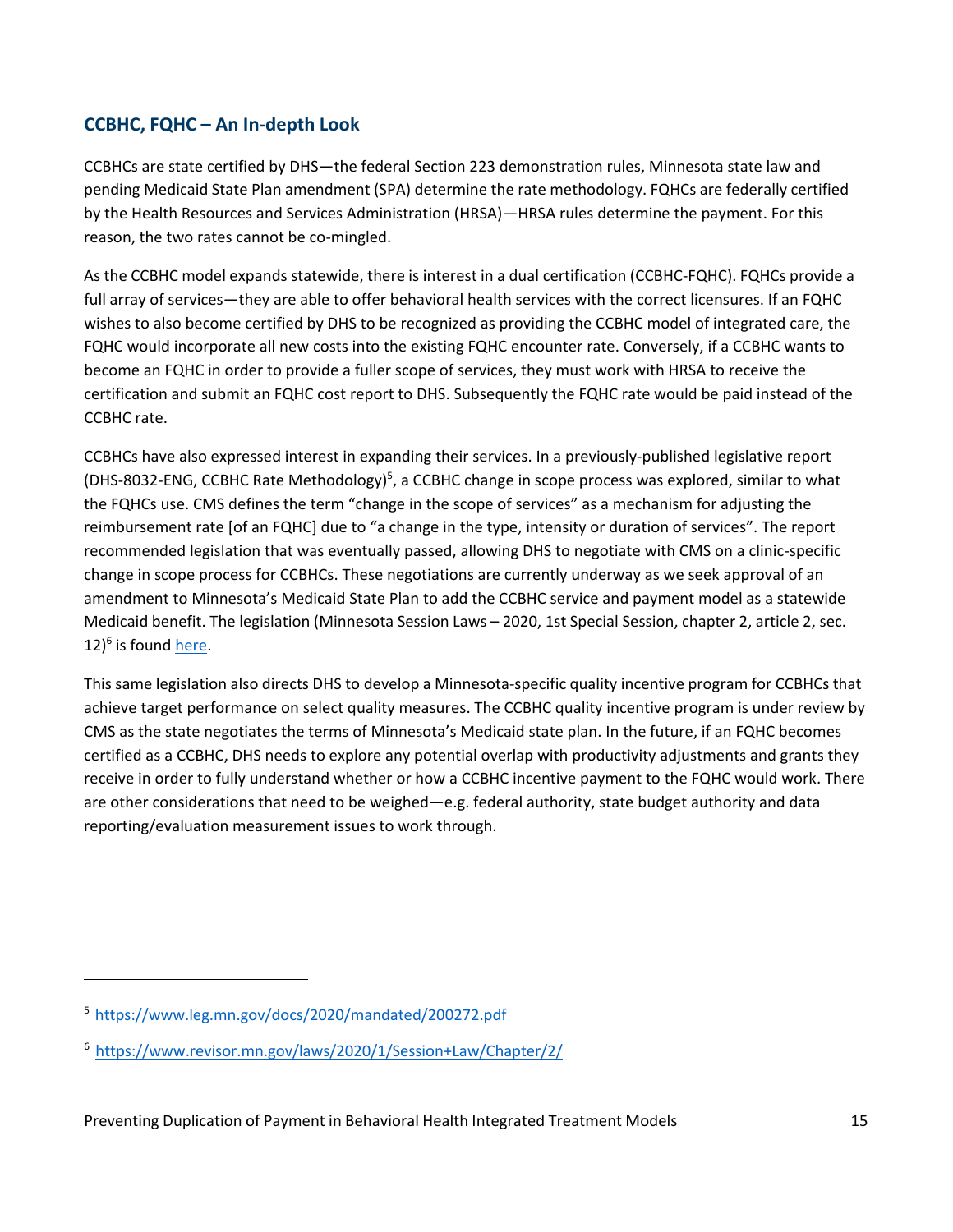# <span id="page-15-0"></span>**V. Recommendation**

As CCBHC evolves from the federal demonstration (Section 223 of the Protection Access to Medicare Act, PL 113-93) into a statewide Medicaid benefit under Minnesota's Medicaid state plan, the recommendation in this report is to utilize the change in scope rate adjustment process to prevent duplication of payment.

This recommendation is supported by the following considerations:

- $\triangleright$  While FQHCs can also become certified as CCBHCs, we would not want to see them drop their FQHC status. By virtue of being an FQHC, they receive technical assistance funding from HRSA and have community boards and incentives, which are an important piece of the model.
- $\triangleright$  As part of the overall analysis, important goals surfaced:
	- Maintain the integrity of the FQHC's payment and not disrupt the one-rate model
	- Avoid creating any disincentives for one service model versus another
- $\triangleright$  Recognition that there is not anything in the CCBHC scope of services that does not currently align with the FQHC service model.
	- CCBHC PPS is limited to the costs of behavioral health services/activities in the CCBHC scope of services
	- FQHC PPS includes the cost of all primary care and behavioral health services/activities
- $\triangleright$  Cost reporting rules and formats are different for FQHCs and CCBHCs; integrating all costs into one FQHC cost report is simpler, more efficient and less prone to error.
- $\triangleright$  Billing and claims processing rules are also different for FQHCs and CCBHCs; a single, all-inclusive encounter rate is more efficient and less expensive to administer.
- $\triangleright$  Since the FQHC rate and the CCBHC rate are both cost-based rates, there is no financial advantage to the provider to have two rates instead of one.
- $\triangleright$  An integrated FQHC cost report and rate supports better integration of primary and behavioral health care.
- $\triangleright$  Separating behavioral health costs into a CCBHC cost report could raise questions regarding use of FQHC grants for behavioral health costs of uninsured patients.

*The recommendation in this report does not require legislation as current processes exist.*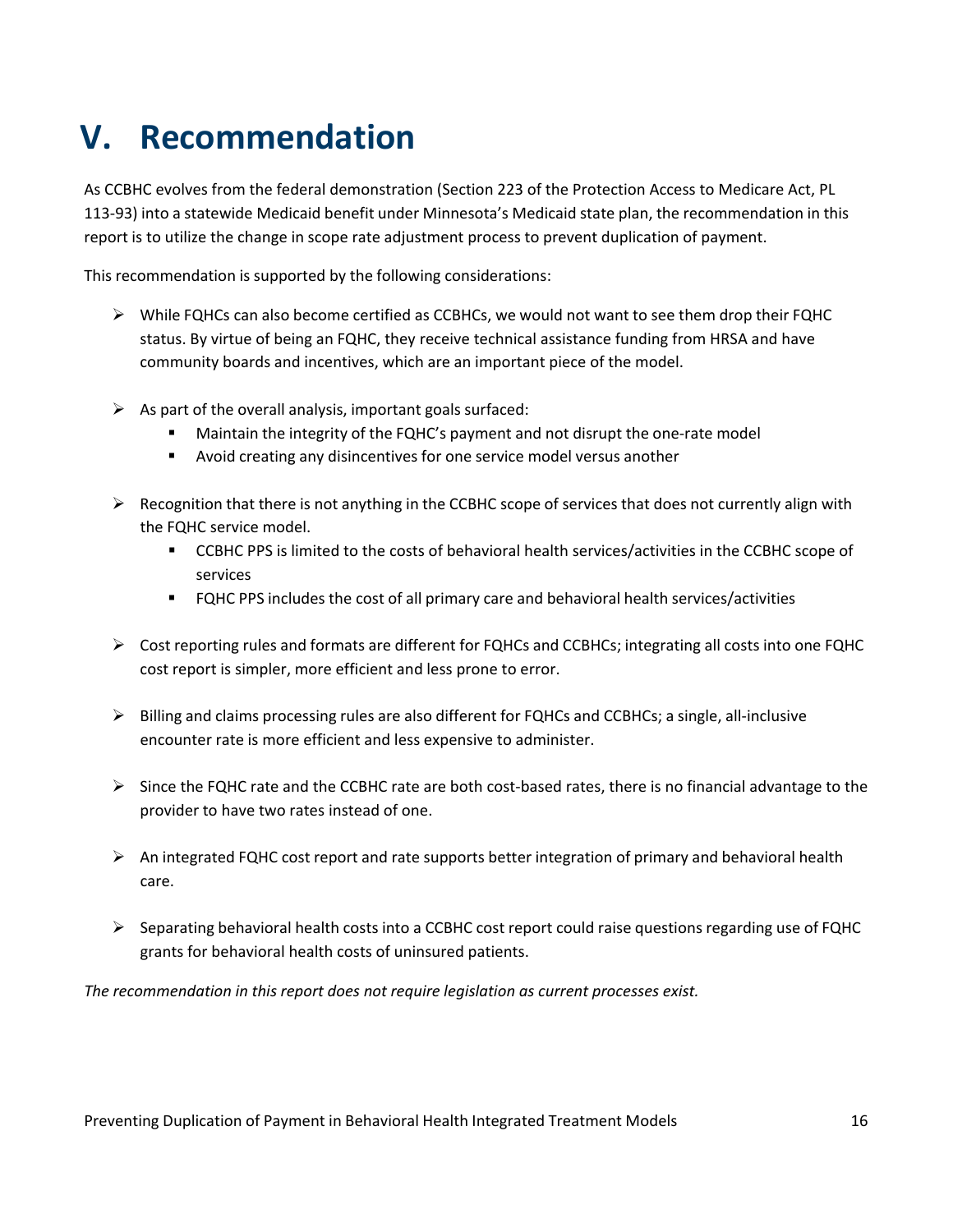# <span id="page-16-0"></span>**VI. Indian Health Services (IHS)**

This report explores payment across integrated treatment models where Behavioral Health services are provided as part of the service array.

An important distinction here is that CCBHCs and FQHCs receive only one PPS payment per day for providing behavioral health services, regardless of the number of services provided to an eligible recipient on that date of service. This differs from the Indian Health Services (IHS) Encounter Rate—which is billed more than once per day. This nuance creates a financial disincentive for the tribes if they are interested in becoming certified as a CCBHC or FQHC.

DHS is interested in working with our tribal partners to operationalize the construct for a culturally-appropriate model that integrates primary care, behavioral health (including historical trauma), substance use disorder (SUD) treatment, medication-assisted treatment (MAT) – while maintaining the financial incentive of tribal encounter rate billing for multiple services.

While DHS recognizes there is no duplication of payment between CCBHCs, FQHCs and IHS, the interest in a tribal integrated model of care requires further study, which is outside the scope of this report. DHS looks forward to continued work with the tribal behavioral health providers to further explore a culturally-relevant integrated model of care.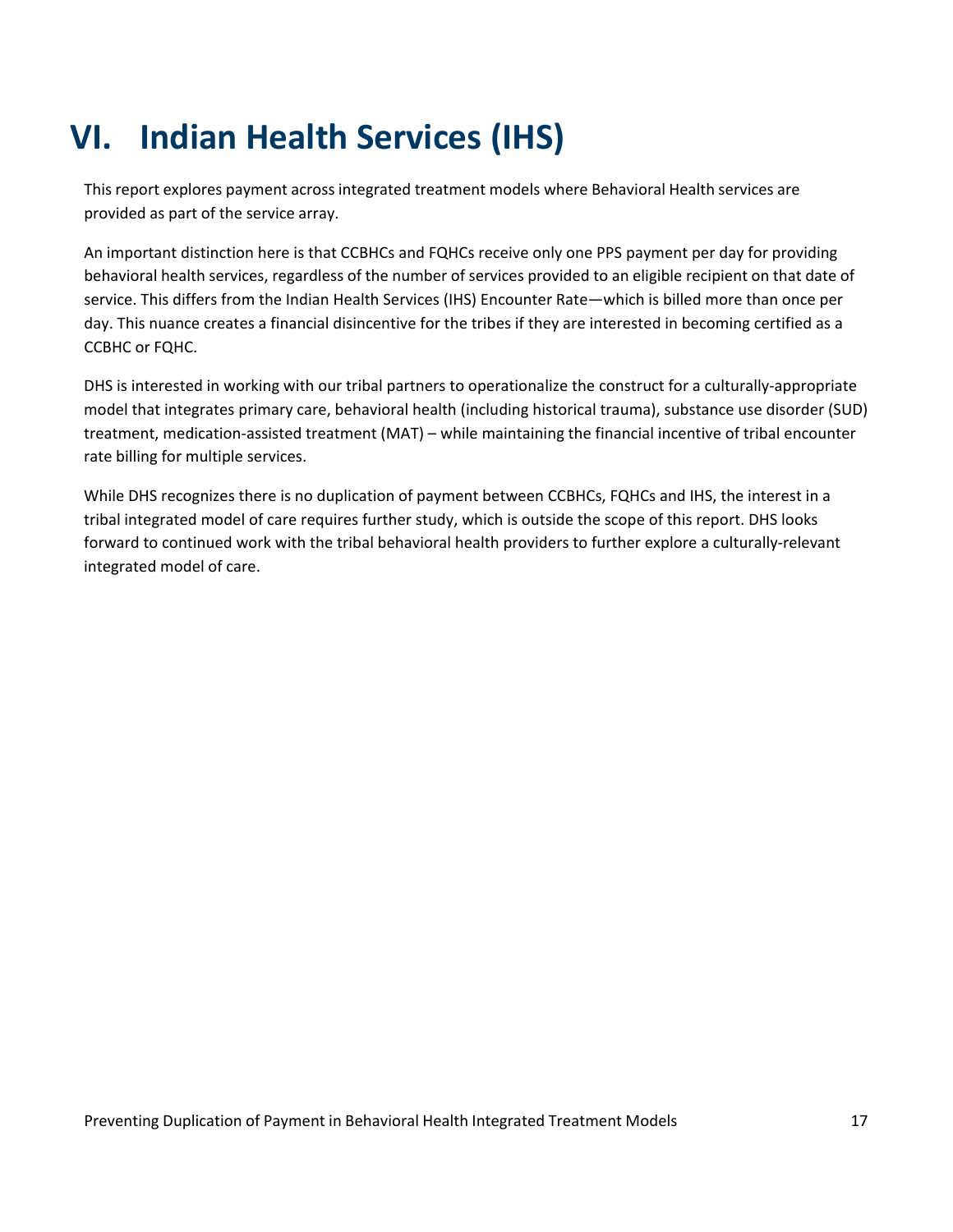# <span id="page-17-0"></span>**VII. Stakeholder feedback**

In the development of this report DHS consulted with CCBHCs and other providers receiving a prospective payment system rate to study a rate methodology that eliminates potential duplication of payment for CCBHC providers who also receive a separate prospective payment system rate. Following consultation written responses were received from the Minnesota Association of Community Health Centers (MNACHC) and the Minnesota Association of Community Mental Health Programs (MACMHP). The two letters are attached as appendices to this report.

MNACHC expressed their overall support for the report. They agree with utilizing the state's existing "change of scope" process to allow additional costs to be added to the FQHC's Medical Assistance Alternative Payment Model 4 rate if an FQHC becomes certified as a CCBHC. They support the use of a single cost report, based on the Medicare Cost Report that is currently used, and they agree with the need to evaluate whether any overlap exists between FQHC productivity adjustments / grants and potential future CCBHC incentive payments. MNACHC agrees that while FQHCs can also become certified as CCBHCs, they would not want to lose their FQHC status and pointed to several important reasons. They too want to maintain the integrity of the FQHC's payment, not disrupt the one-rate model and avoid creating any disincentives for one service model versus another.

MACMHP also supports the use of a single, all-inclusive encounter rate for dually-certified FQHCs and CCBHCs. They agree that integrating all costs into a single cost report improves efficiency and removes the potential for error. They support the use of a cost reporting tool that is established and recognized by both the state of Minnesota and federal government. MACMHP believes that an integrated process, cost report and rate supports integration of primary and behavioral health and crossover needs of both models.

MNACHC and MACMHP encouraged DHS to ensure that the costs related to addressing social determinants of health and providing targeted case management services are included as part of an integrated PPS model, not only from a reimbursement perspective but also to address social factors that create health care disparities. DHS is commited to addressing disparities as main priority of the Governor and Administration.

DHS thanks everyone who participated in the stakeholder engagement process, appreciates the partnership and collaboration in preparing this report and looks forward to continuing our work together.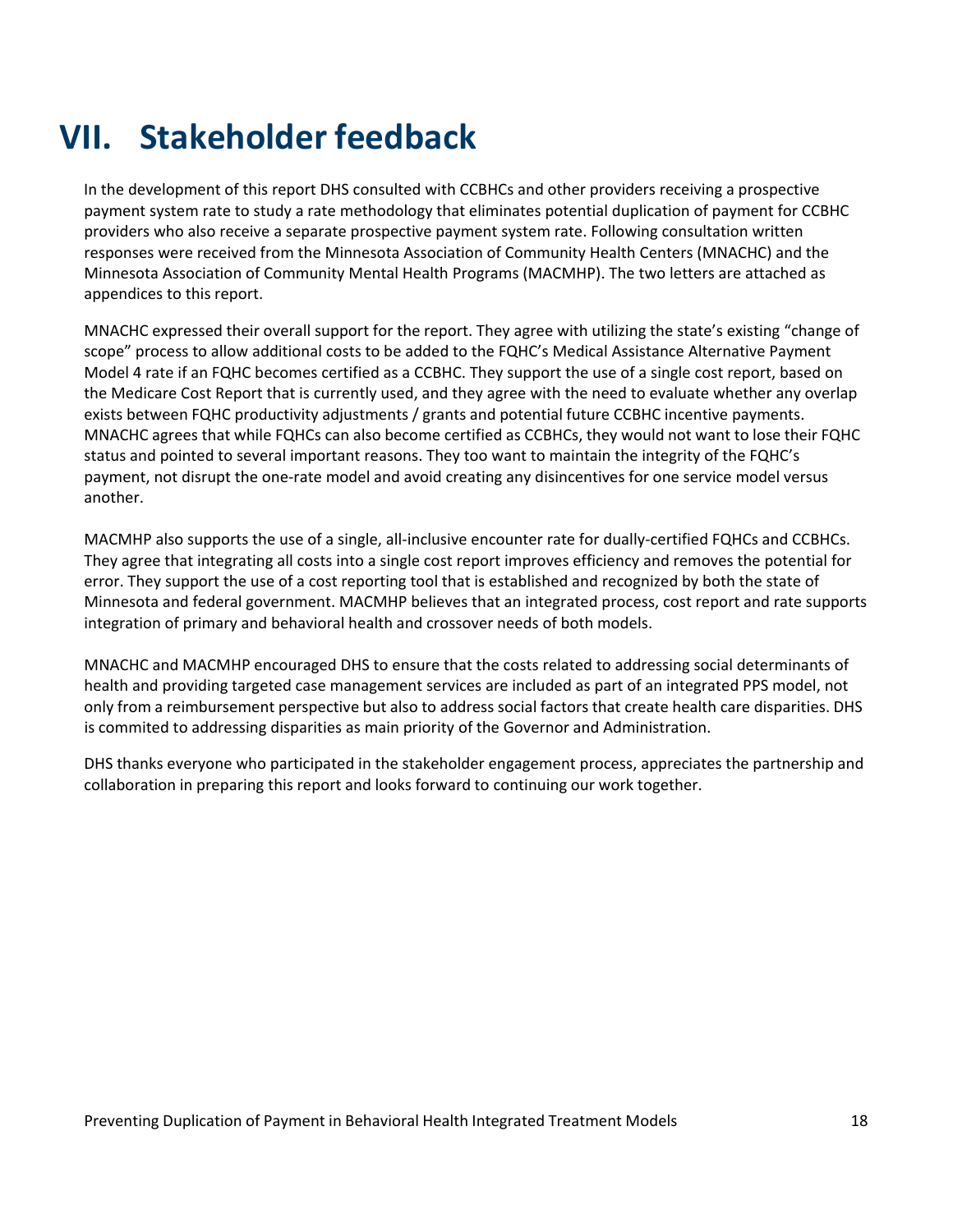# <span id="page-18-0"></span>**VIII. Implementation language**

No statutory updates are needed to implement recommendations.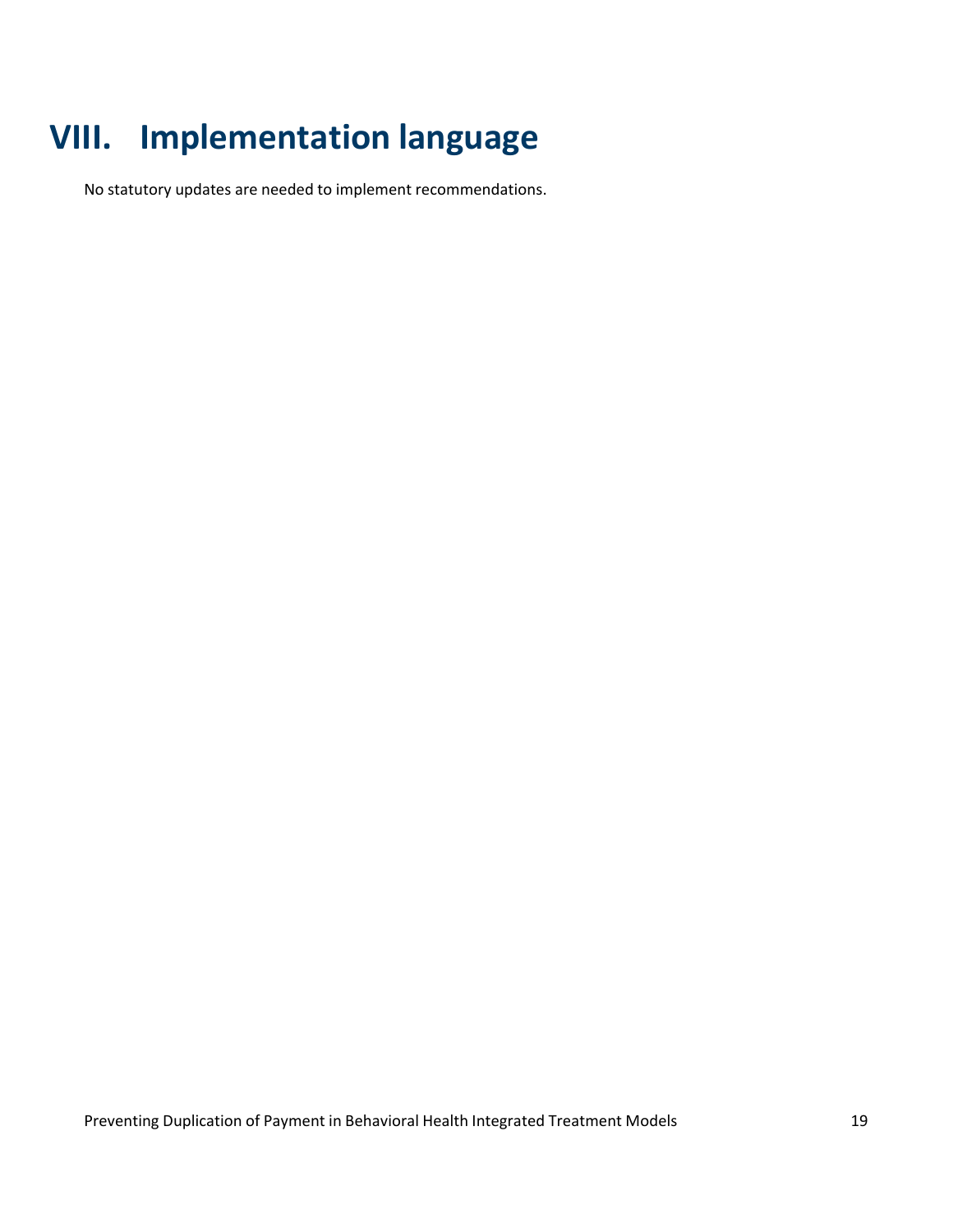# <span id="page-19-0"></span>**IX. Appendix**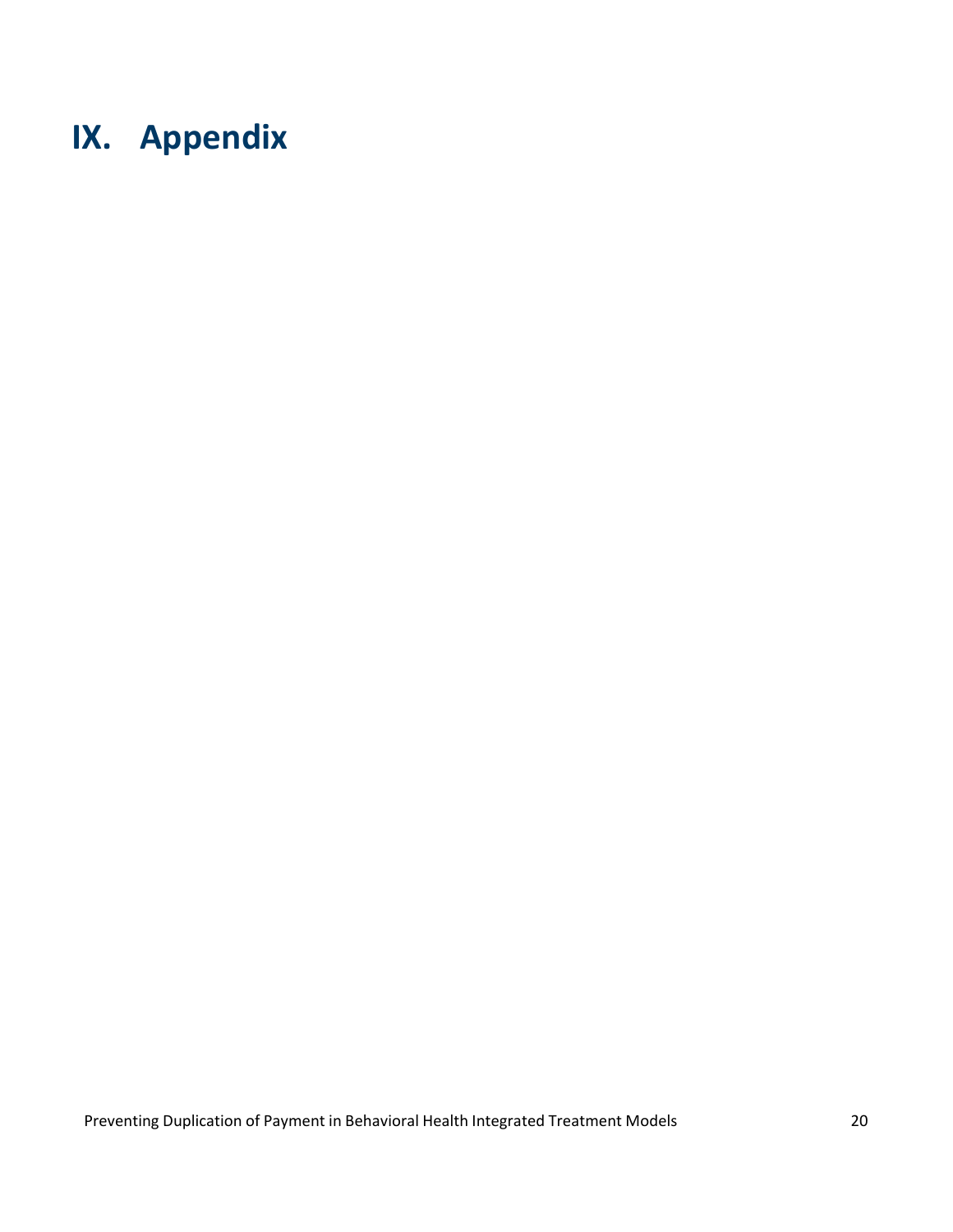<span id="page-20-0"></span>

## Minnesota Association of Community Mental Health Programs

TO: Minnesota Department of Human Services FROM: Minnesota Association of Community Mental Health Programs DATE: January 11, 2021 RE: Comments to Preventing Duplication of Payment in Behavioral Health Integrated Treatment Models DRAFT Legislative Report

On behalf of the Minnesota Association of Community Mental Health Programs (MACMHP), I am submitting these comments regarding the draft Legislative Report - *Preventing Duplication of Payment in Behavioral Health Integrated Treatment Models*.

#### *Minnesota Community Mental Health Programs' Perspective*

The Minnesota Association of Community Mental Health Programs (MACMHP) is the state's leading association for Community Mental Health Programs, representing 32 community-based mental health providers and agencies across the state. Collectively, we serve over 200,000 Minnesota families, children and adults. Our mission is to serve all who come to us seeking mental and chemical health services, regardless of their insurance status, ability to pay or where they live. All eight of the current certified community behavioral health clinics (CCBHCs) are member agencies of the association and represented by MACMHP.

Overall, MACMHP supports the recommendations – using the change in scope process to prevent duplicated payments – and analyses in this report. MACMHP understands the Department is continuing the development of a CCBHC change in scope rate adjustment process. We encourage the Department to keep this recommendation in consideration as it continues this work. We also appreciate continued partnership and participation in the development of this process.

In addition to our overall support, I included comments to specific recommendations and rationale:

#### V. Recommendation

- Recognition that there is not anything in the CCBHC scope of services that does not currently align with the FQHC service model.
	- CCBHC PPS is limited to the costs of behavioral health services/activities in the CCBHC scope of services
	- FQHC PPS includes the cost of all primary care and behavioral health services/activities

MACMHP: Both entities also provide numerous services addressing clients/ patients' social determinants of health. We encourage the Department to continue to ensure FQHCs and CCBHCs can provide these critical services and be paid accordingly for them - i.e. housing, transportation, language interpretation, food access, care coordination, occupational therapy and preventive care. We encourage the Department to incorporate the costs of services addressing social determinants of health into allowable costs of an integrated PPS model. As equity is a main priority of the Governor and Administration, we believe this will aligns well with that commitment.

Additionally, MACMHP represents some Metro-based FQHCs in our association. We encourage the Department to implement a payment process that ensures FQHCs' PPS reimbursement incorporates targeted case management and other critical behavioral health services they provide to patients.

> 2038 Ford Parkway, #453 Saint Paul MN 55116 651-571-0515 [www.macmhp.org](http://www.macmhp.org/)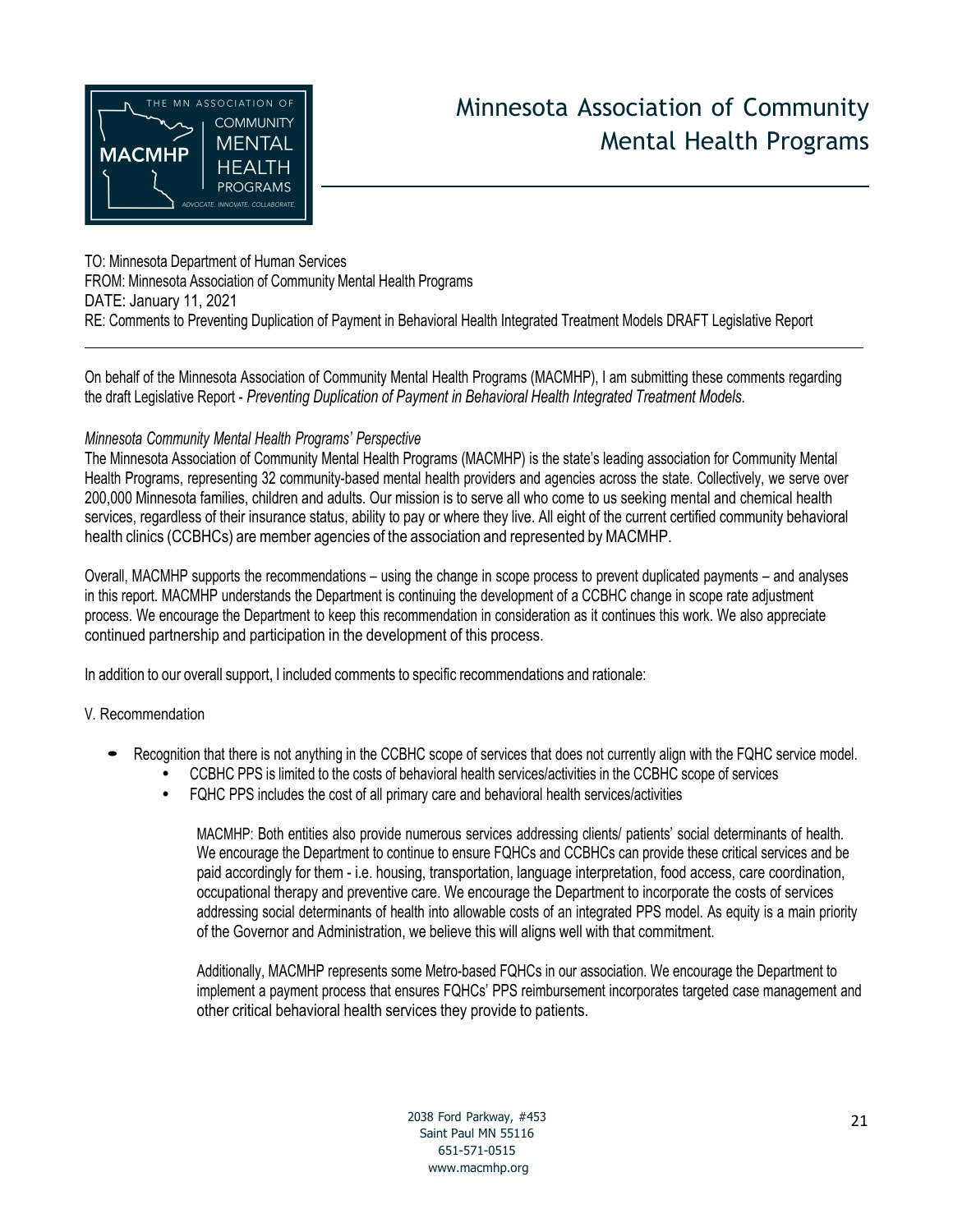<span id="page-21-0"></span>

### Minnesota Association of Community Mental Health Programs

• Cost reporting rules and formats are different for FQHCs and CCBHCs; integrating all costs into one FQHC cost report is simpler, *more efficient and less prone to error.*

> MACMHP: MACMHP supports integrating all costs into one consistent cost report for efficiency and removing potentials for error. MACMHP also supports using a cost reporting tool that is established and recognized by both the state of Minnesota and Federal government public benefit programs. We would want to ensure the cost report incorporates/ accommodates Minnesota Medicaid-covered services required by either model, which may not be covered by Medicare or other public benefits.

Billing and claims processing rules are also different for FQHCs and CCBHCs; a single, all-inclusive encounter rate is more *efficient and less expensive to administer.*

> MACMHP: MACMHP supports a single, all-inclusive encounter rate and payment process as opposed to separate different billing and claims processing rules. As appropriate, MACMHP requests to partner and participate in the development of this process.

*An integrated FQHC cost report and rate supports better integration of primary and behavioral health care.*

MACMHP: MACMHP supports the recommendation of an integrated process, cost report and rate for better integration of primary and behavioral health care. We believe this will support crossover needs of both models – FQHCs expanding behavioral health care access and CCBHCs expanding access to primary care. As appropriate, MACMHP requests to partner and participate in the development of this process.

Thank you for the opportunity to participate in this process and provide feedback to the report. Please do not hesitate to reach out with questions to our comments.

Thank you for your leadership in addressing this issue.

Sincerely,

An In Palen

Jin Lee Palen, Executive Director [Jin.palen@macmhp.org](mailto:Jin.palen@macmhp.org) 651-571-0515

> 2038 Ford Parkway, #453 Saint Paul MN 55116 651-571-0515 [www.macmhp.org](http://www.macmhp.org/)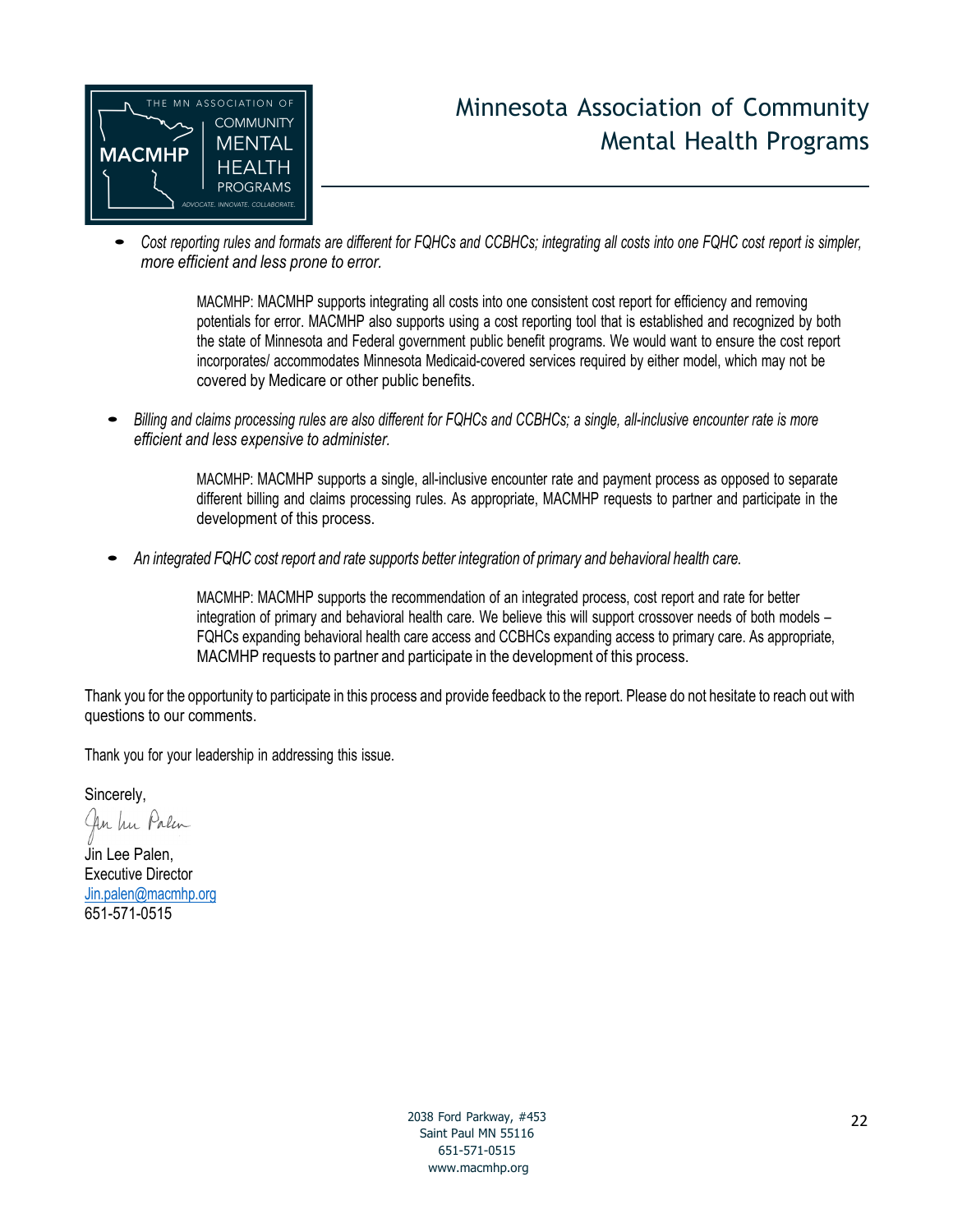

2829 University Ave SE, Suite 645 | Minneapolis, MN 55414 Phone 612.253.4715 | [www.mnachc.org](http://www.mnachc.org/)

January 8, 2021

**Kristy Graume** Director of Legislative and External Affairs | Community Supports **Minnesota Department of Human Services** 540 Cedar Street St. Paul, MN 55155-0967

#### *Sent electronically*

Dear Ms. Graume:

The Minnesota Association of Community Health Centers (MNACHC) appreciates the opportunity to comment as a stakeholder on the Department of Human Services' (DHS) report, "Preventing Duplication of Payment in Behavioral Health Integrated Treatment Models." MNACHC represents the interests of Minnesota's 17 federally qualified health centers (FQHCs) commonly referred to as Community Health Centers (CHCs). Collectively, FQHCs serve nearly 200,000 lowincome Minnesotans.

We also appreciate DHS' outreach to our membership through a webinar in December of 2020 to solicit Community Health Center feedback.

Overall, MNACHC supports the recommendations outlined in the report. All CHCs have expressed interest in expanding and deepening behavioral health services to our patients. There are a variety of pathways to achieve this goal ranging from expanding services under the FQHC designation, exploring CCBHC designation and understanding the state's substance use disorder (SUD) reforms per the "245G" program.

The following lists MNACHC's feedback to specific portions of the draft report:

| 15 | "If an FQHC wishes to also become<br>certified by DHS to be recognized as<br>providing the CCBHC model of<br>integrated care, the FQHC would<br>incorporate all new costs into the<br>existing FQHC encounter rate" | MNACHC agrees that for any FQHC that<br>secures CCBHC designation, the additional<br>allowable costs that result from the<br>modification of the delivery model should<br>be included in the FQHC's Medical<br>Assistance PPS/APM4 rate. This will be<br>formally requested and evaluated through<br>the state's "change of scope" process <sup>1</sup> . |
|----|---------------------------------------------------------------------------------------------------------------------------------------------------------------------------------------------------------------------|-----------------------------------------------------------------------------------------------------------------------------------------------------------------------------------------------------------------------------------------------------------------------------------------------------------------------------------------------------------|

 $1$  Minn. Stat. 256B.0625, subd. 30, para (I), section (9)  $23$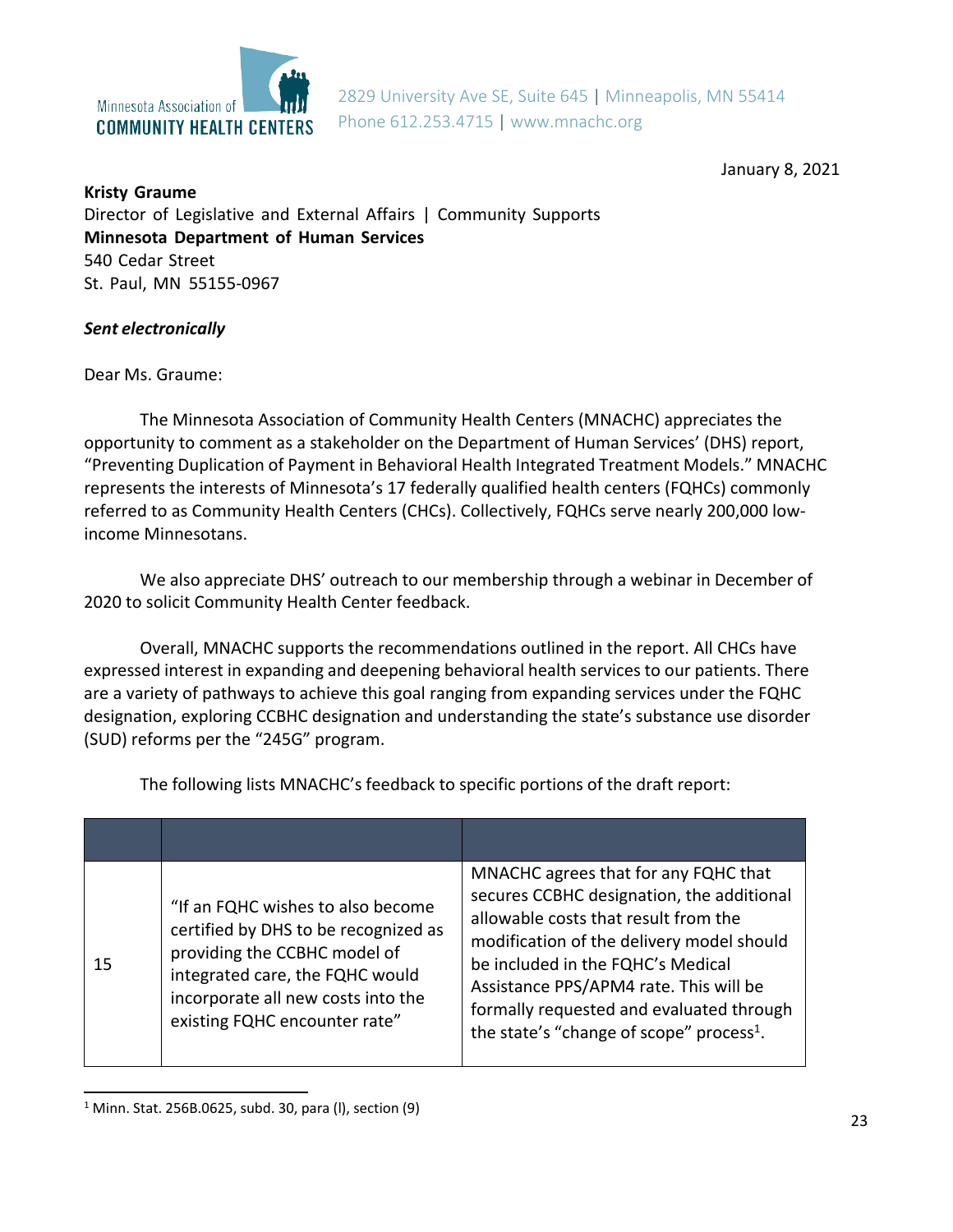| 15 | In the future, if an FQHC becomes<br>certified as a CCBHC, DHS needs to<br>explore any potential overlap with<br>productivity adjustments and grants<br>they receive in order to fully<br>understand whether or how a CCBHC<br>incentive payment to the FQHC<br>would work. There are other<br>considerations that need to be<br>weighed-e.g. federal authority,<br>state budget authority and data<br>reporting/evaluation measurement<br>issues to work through. | MNACHC agrees that an evaluation of<br>potential overlap productivity adjustments<br>and grants is necessary to understand<br>potential incentive payments. To clarify,<br>FQHCs are eligible currently for incentive<br>payments that do not affect each FQHC's<br>Medical Assistance PPS/APM rate.                                                                                                                                                                                                                                                                                                                                                                  |  |  |  |
|----|--------------------------------------------------------------------------------------------------------------------------------------------------------------------------------------------------------------------------------------------------------------------------------------------------------------------------------------------------------------------------------------------------------------------------------------------------------------------|-----------------------------------------------------------------------------------------------------------------------------------------------------------------------------------------------------------------------------------------------------------------------------------------------------------------------------------------------------------------------------------------------------------------------------------------------------------------------------------------------------------------------------------------------------------------------------------------------------------------------------------------------------------------------|--|--|--|
|    | <b>Report Recommendations (page 16)</b>                                                                                                                                                                                                                                                                                                                                                                                                                            |                                                                                                                                                                                                                                                                                                                                                                                                                                                                                                                                                                                                                                                                       |  |  |  |
| 1  | While FQHCs can also become<br>certified as CCBHCs, we would not<br>want to see them drop their FQHC<br>status. By virtue of being an FQHC,<br>they receive technical assistance<br>funding from HRSA and have<br>community boards and incentives,<br>which are an important piece of the<br>model.                                                                                                                                                                | MNACHC agrees with this<br>recommendation.<br>The FQHC designation is the foundation of<br>the delivery model employed by FQHCs for<br>over five-decades in Minnesota. MNACHC<br>and FQHCs place high-priority on<br>complying with HRSA program regulations<br>and are continually evaluated by HRSA to<br>fulfill those compliance requirements.<br>It is important to note that FQHCs hold<br>multiple designations, such as an FQHC in<br>Minnesota that is also a Rule 29 certified<br>clinic.<br>Lastly, FQHC designation has many<br>benefits such as access to the National<br>Health Service Corps (NSHC) program and<br>PPS/APM Medical Assistance payment. |  |  |  |
| 2  | As part of the overall analysis,<br>important goals surfaced:<br>Maintain the integrity of the FQHC's<br>payment and not disrupt the one-<br>rate model<br>Avoid creating any disincentives for<br>one service model versus another                                                                                                                                                                                                                                | MNACHC agrees with this<br>recommendation.<br>The Medical Assistance PPS/APM4<br>payment methodology is essential to<br>maintaining the financial sustainability of<br>FQHCs.                                                                                                                                                                                                                                                                                                                                                                                                                                                                                         |  |  |  |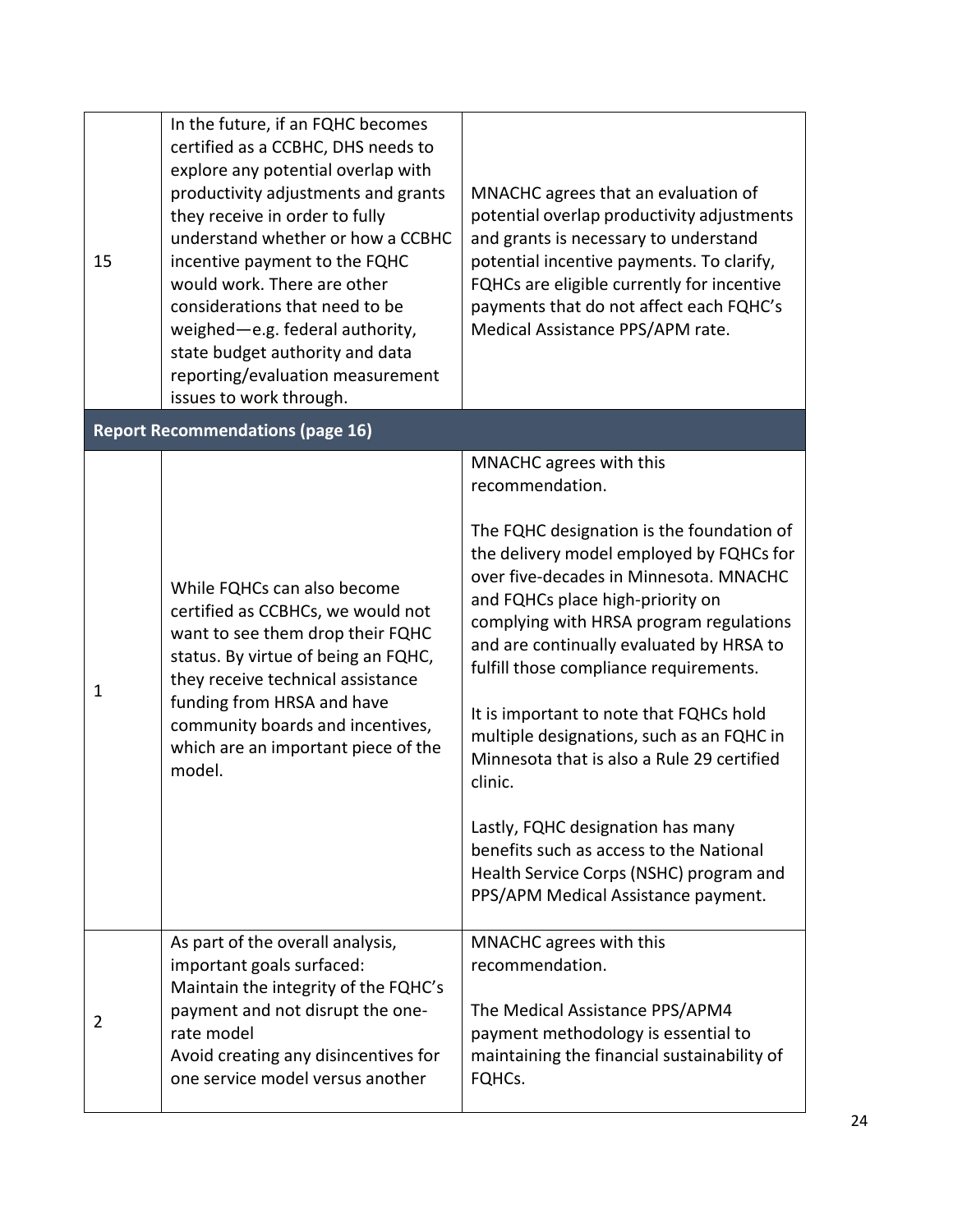| 3 | Recognition that there is not<br>anything in the CCBHC scope of<br>services that does not currently align<br>with the FQHC service model.<br>CCBHC PPS is limited to the costs of<br>behavioral health services/activities<br>in the CCBHC scope of services<br>FQHC PPS includes the cost of all<br>primary care and behavioral health<br>services/activities | MNACHC does not have any opinion on<br>this recommendation.<br>MNACHC does encourage DHS to evaluate<br>the Medical Assistance PPS/APM4<br>methodology to ensure "all primary and<br>behavioral health services/activities" are<br>an "allowable cost" for FQHCs.<br>Many services provided by FQHCs to<br>address the social drivers of health are not<br>included in the MA reimbursement<br>calculation.<br>MNACHC encourages DHS to ensure that<br>FQHCs can offer, and receive payment for,<br>key services our communities need such as<br>targeted mental health case management<br>services and other behavioral health<br>services. |
|---|----------------------------------------------------------------------------------------------------------------------------------------------------------------------------------------------------------------------------------------------------------------------------------------------------------------------------------------------------------------|----------------------------------------------------------------------------------------------------------------------------------------------------------------------------------------------------------------------------------------------------------------------------------------------------------------------------------------------------------------------------------------------------------------------------------------------------------------------------------------------------------------------------------------------------------------------------------------------------------------------------------------------|
| 4 | Cost reporting rules and formats are<br>different for FQHCs and CCBHCs;<br>integrating all costs into one FQHC<br>cost report is simpler, more efficient<br>and less prone to error.                                                                                                                                                                           | MNACHC agrees with this position and<br>encourages adoption of the FQHC cost<br>report as the standard in the state. The<br>Medicare Cost Report is widely accepted.                                                                                                                                                                                                                                                                                                                                                                                                                                                                         |
| 5 | Billing and claims processing rules<br>are also different for FQHCs and<br>CCBHCs; a single, all-inclusive<br>encounter rate is more efficient and<br>less expensive to administer.                                                                                                                                                                            | MNACHC would like to clarify that FQHCs<br>receive one organization-wide medical<br>PPS/APM4 rate and one organization-wide<br>dental PPS/APM4 rate.<br>MNACHC agrees that an organization-<br>wide, all-inclusive Medical Assistance<br>encounter rate versus site-specific rate is<br>preferred.                                                                                                                                                                                                                                                                                                                                           |
| 6 | Since the FQHC rate and the CCBHC<br>rate are both cost-based rates, there<br>is no financial advantage to the<br>provider to have two rates instead of<br>one.                                                                                                                                                                                                | MNACHC understands that if an FQHC<br>were to secure CCBHC certification, any<br>resultant costs the delivery model changes<br>would be included in the FQHC's Medical<br>Assistance PPS/APM4 rate.                                                                                                                                                                                                                                                                                                                                                                                                                                          |